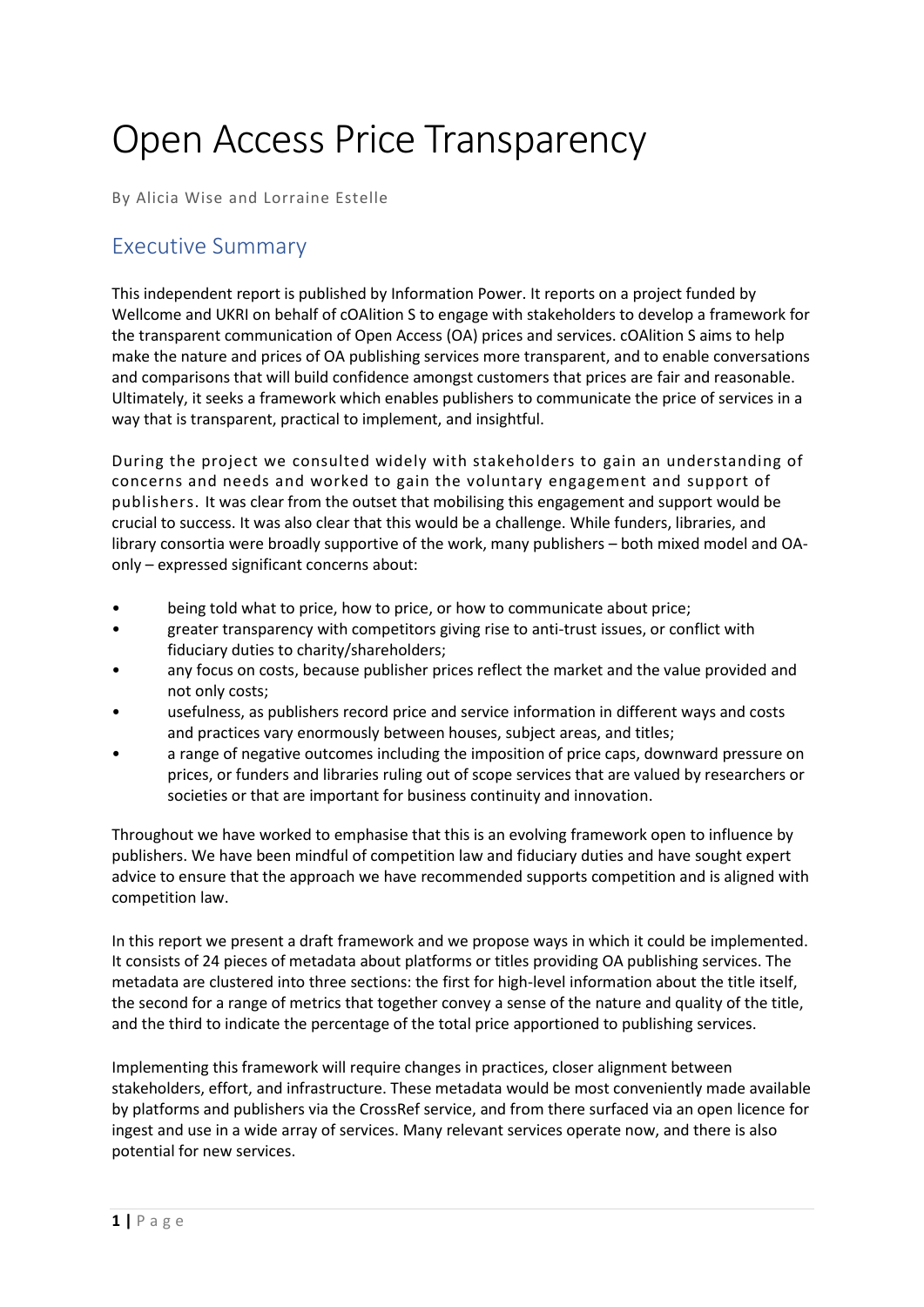We recommend to publishers that they transform the way they think about price and service communication and provide customer-critical information in more customer-friendly ways. We encourage them to embrace the idea that their customers are genuinely interested in more standard, transparent, and granular price and service information and to take this opportunity to better understand and serve customers. There are opportunities here for publishers to be responsive, to demonstrate their commitment to open business models and business cultures, and to build better awareness of and appreciation for their services and value.

We recommend to cOAlition S that the introduction of a new reporting requirement needs to be organised with clear implementation guidelines and a proper plan for testing, development, release, review, and refinement. We recommend an iterative approach to implementing this requirement, carrying a range of publishers along at each step of the way, with a pilot as the next step.

We recommend that customers align their price and service transparency requirements. At least some publishers currently feel that the scale of market demand for price and service transparency is too low to warrant the implementation effort and costs. Librarians are key stakeholders and yet are not signatories to Plan S, and so the additional weight they wield in terms of purchasing power may understandably be missing from the calculations of publishers at present. We therefore recommend that cOAlition S works with other customers to align requirements for price and service transparency.

We recommend the creation of a level playing field for publishers, with customers requiring price and service transparency from all publishers, no matter what route they follow to provide OA.

Customers will need services to make use of data provided by publishers, and to gather customer feedback on the quality of those services and customer perceptions of value for money. There are cost implications here. Publishers will incur costs to develop and provide price and service transparency data, and if aggregated via CrossRef will fund the provision of these data via their DOI registration fees. Customers should take responsibility from there, ensuring the data are ingested into services as necessary and actively used in practice to inform decisions.

# Approach

We used an iterative process throughout this project, alternating discussions with the development of a document or draft to then review and build upon in further discussions. At each stage of the consultation process, we sought broad engagement and took stakeholder feedback to refine and improve the framework.

Our starting point was a 2018 blog post by Kent Anderson in the *Scholarly Kitchen* which outlined 102 things journal publishers do<sup>1</sup>. We felt it was important for publishers to see the full spectrum of their services acknowledged from the outset, and for other stakeholders to be aware of these services.

We next issued an online survey and invited participation from all stakeholders. This helped to make the project tangible and stimulated engagement and input. It also provided us with an opportunity to see whether or not customers were interested in having more insight into OA prices and services, and to test if there were any significant differences in the perceptions of publishers and their

<sup>1</sup> https://scholarlykitchen.sspnet.org/2018/02/06/focusing-value-102-things-journal-publishers-2018-update/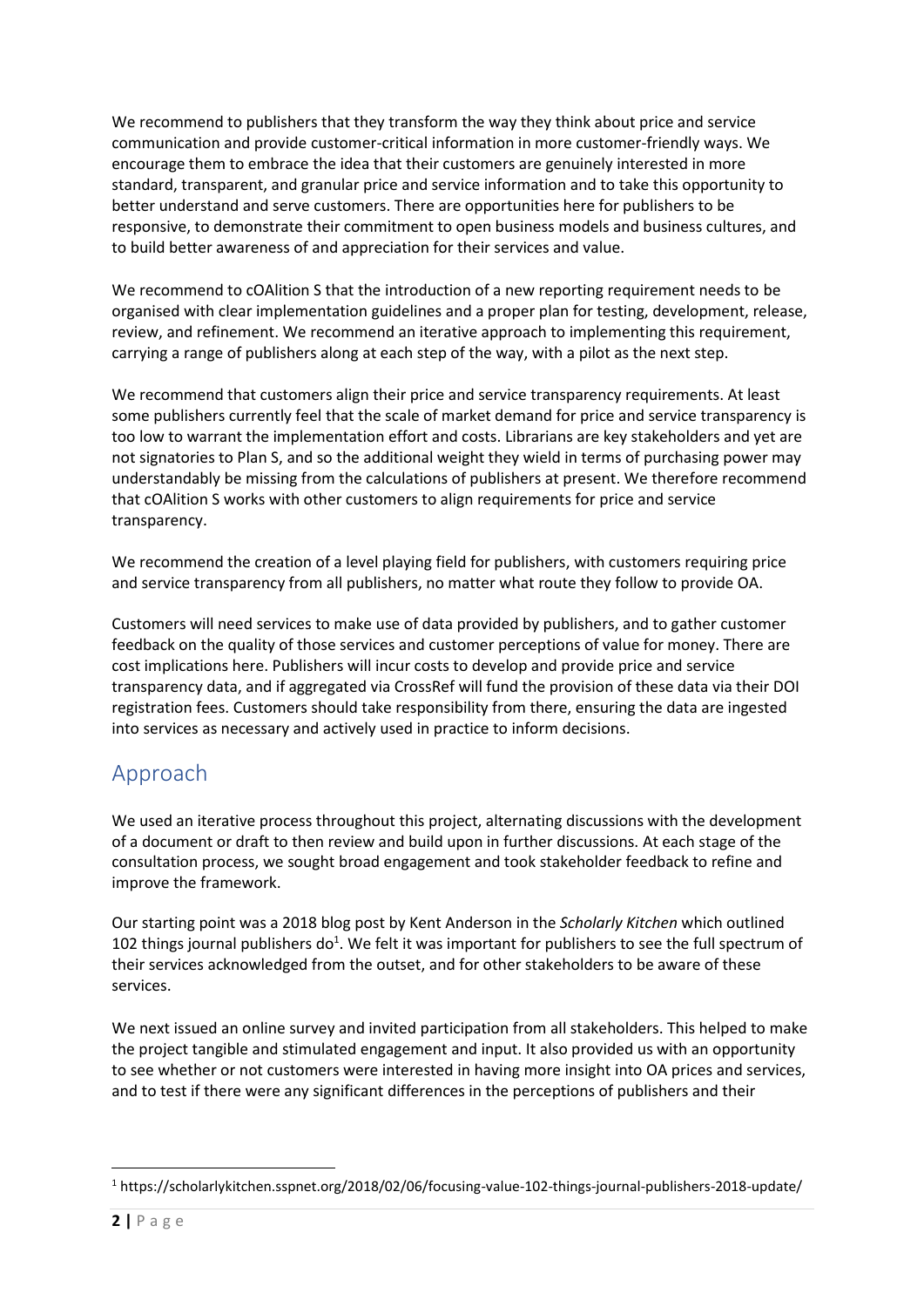customers. What it did not shed much light on was the format any price transparency framework might take. Survey results are presented in Annexe 1.

We then organised a workshop, hosted by the Wellcome Trust in London on 11 October 2019, for 28 invited participants including funders, librarians, library consortia, and publishers. Key points of feedback that informed the development of our thinking were:

- Information about publishing services is needed for both gold and green OA content in order for customers to make reasonable decisions about value and cost/benefit, and in order for there to be a level playing field between competitors.
- The framework should strive to convey a sense of the quality of services provided, for example by focusing on outcomes such as how quickly articles are published, citations, or usage. As there are no generalisable criteria across subjects, there may need to be a range of metrics or new metrics. For example, some HSS publishers have indicated that time to publication isn't important or isn't important for HSS authors, yet there are studies suggesting that it is important for more than 60% of authors<sup>2</sup>.
- There were significant concerns about implementation and a desire to keep the framework simple to implement, but robust enough to instil confidence and trust. Existing services should be used to aggregate and disseminate the information where possible, for example Crossref. Rather than requiring expensive audits to validate the information provided by publishers consider surfacing customer perceptions about quality and value for money.

Following the workshop, we created a Strawman document and used it to engage publishers in discussion at the Frankfurt Book Fair, at the Charleston Conference, and also by phone. We also discussed the document with members during the second project Steering Group meeting. We worked through 3 drafts of the Strawman in total, building it to reflect 5 price transparency framework ideas and 2 validation service ideas.

A price and service transparency framework then developed through 12 drafts and evolved considerably with intensive, usually constructive, input and iteration. We received comments and suggestions through conversations, email, an online focus group, and webinars. This process and the feedback from it are described in detail in Annexe 2.

In parallel, we discussed implementation with a range of potential service providers to explore ways by which the data could be obtained, used, monitored, and maintained:

- The easiest way for customers to obtain these data from publishers would be to ask publishers to provide them to **Crossref**, and from there for Crossref to make the data openly available for reuse in other services. While CrossRef staff have indicated this is all possible in principle, they were of course unable to commit to piloting or implementing the framework without discussion and support from their stakeholders.
- Crossref do not crawl or scrape publisher websites, so they need the data to be pushed to them. They already work with platforms such as Editorial Manager, Highwire, OJS, and ScholarOne to facilitate this push and so some platform development work would be

<sup>2</sup> [https://blogs.lse.ac.uk/impactofsocialsciences/2015/08/28/author-insights-publishing-humanities-social](https://blogs.lse.ac.uk/impactofsocialsciences/2015/08/28/author-insights-publishing-humanities-social-sciences/)[sciences/](https://blogs.lse.ac.uk/impactofsocialsciences/2015/08/28/author-insights-publishing-humanities-social-sciences/) and [https://2qkk0e1599xt254aernh2gta-wpengine.netdna-ssl.com/wp](https://2qkk0e1599xt254aernh2gta-wpengine.netdna-ssl.com/wp-content/uploads/2019/10/Taylor-and-Francis-researcher-survey-2019.pdf)[content/uploads/2019/10/Taylor-and-Francis-researcher-survey-2019.pdf](https://2qkk0e1599xt254aernh2gta-wpengine.netdna-ssl.com/wp-content/uploads/2019/10/Taylor-and-Francis-researcher-survey-2019.pdf)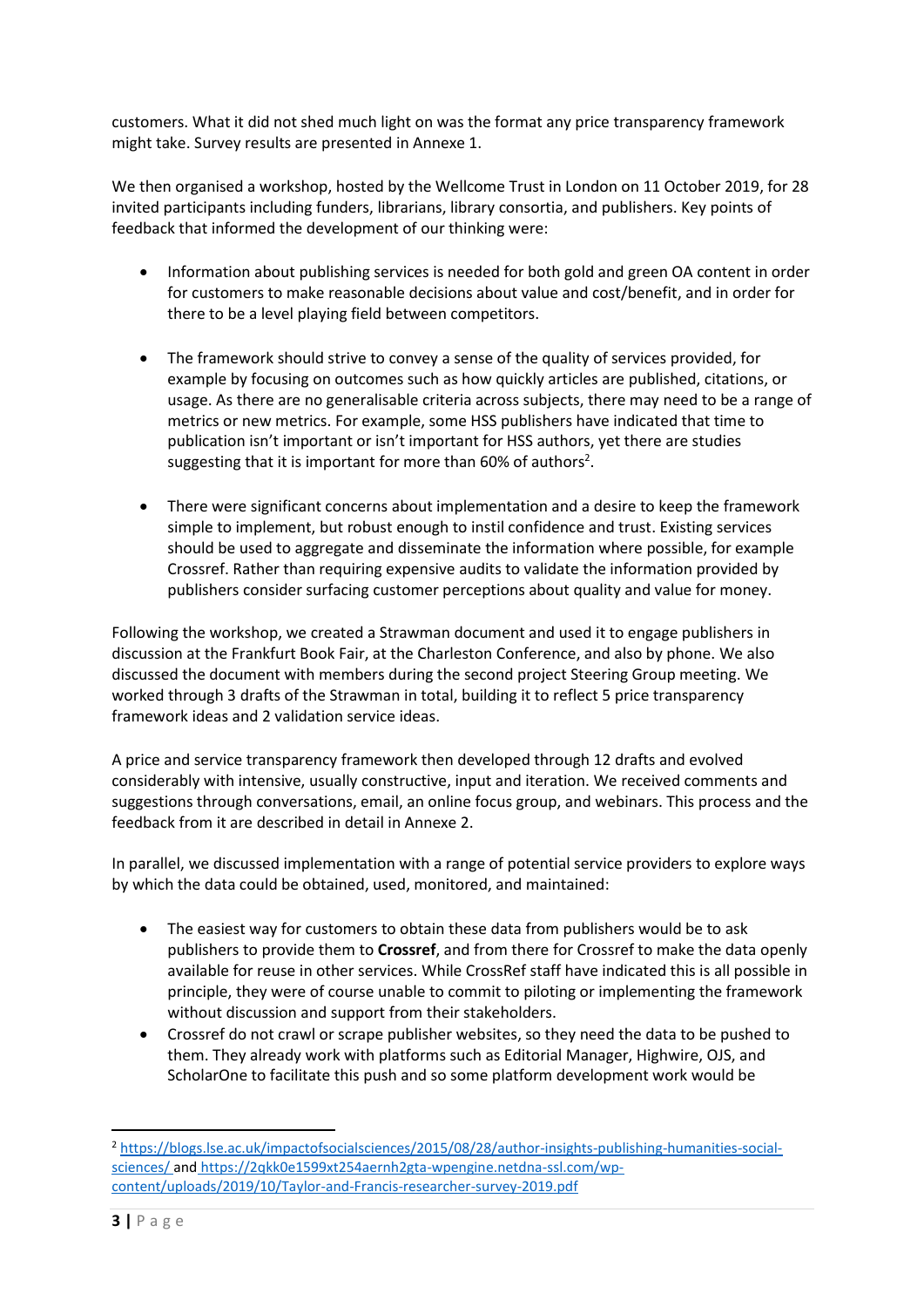required by each. NISO might wish to consider adding these data into JATS<sup>3</sup> to ease implementation. NB: During the course of this project we did not have bandwidth to consult with platform providers or NISO.

• Once available in some way, the data could then be used in a wide array of existing products and services, and there is also potential for new products and services built over the data. We provide some illustrative examples in Annexe 3.

# Framework

Having taken all of this input on board, the framework we recommend to cOAlition S is appended below and available online at [https://figshare.com/s/f54b653775febea02a11:](https://figshare.com/s/f54b653775febea02a11)

| <b>Pricing Transparency Framework</b>                                                                      |                   |                                                                                                                                                                                                                                                                                     |
|------------------------------------------------------------------------------------------------------------|-------------------|-------------------------------------------------------------------------------------------------------------------------------------------------------------------------------------------------------------------------------------------------------------------------------------|
|                                                                                                            | Data Input Column | <b>Notes</b>                                                                                                                                                                                                                                                                        |
| Section 1 - Basic title metadata                                                                           |                   |                                                                                                                                                                                                                                                                                     |
| DOI or ISSN for Title (or Titles if all other data in the framework<br>is the same for each of the titles) |                   | Note this is a title DOI, not an article DOI. Also ok to use the ISSN.                                                                                                                                                                                                              |
| Journal discipline area                                                                                    |                   | Choose frm physical science & technology, life sciences & medicine, social sciences, or arts<br>& humanities                                                                                                                                                                        |
| Owner of journal                                                                                           |                   | Use standard organisational identifier                                                                                                                                                                                                                                              |
| <b>Publisher of journal</b>                                                                                |                   | Use standard organisational identifier                                                                                                                                                                                                                                              |
| APC list price or price range for primary research articles                                                |                   | Indicate currency; use currency that you set prices in                                                                                                                                                                                                                              |
| <b>Subscription list price</b>                                                                             |                   | Indicate currency; use the currency that you set prices in                                                                                                                                                                                                                          |
| <b>Date Information Submitted</b>                                                                          |                   | dd/mm/yyyy                                                                                                                                                                                                                                                                          |
| URL for additional information about price and services                                                    |                   | Publishers are encouraged, but not required, to provide additional context and detail.                                                                                                                                                                                              |
| Section 2 - Contextual metadata                                                                            |                   |                                                                                                                                                                                                                                                                                     |
| Articles published / annum                                                                                 |                   | Number of articles published in last full calendar year (or life of journal if less than 1 year<br>(blo                                                                                                                                                                             |
| Acceptance rate                                                                                            |                   | Acceptance rate for last calendar year (or life of journal if less than 1 year old)                                                                                                                                                                                                 |
| <b>Frequency of publication</b>                                                                            |                   | e.g. annual, semi-annual, quarterly, monthly, weekly, continuous publication                                                                                                                                                                                                        |
|                                                                                                            |                   | Provide mean for last full calendar year; if an article goes back to the same reviewer for a                                                                                                                                                                                        |
| Median number of reviews / article                                                                         |                   | second review then this counts as two reviews                                                                                                                                                                                                                                       |
|                                                                                                            |                   | For articles published in the last calendar year; include papers decided on the basis of                                                                                                                                                                                            |
| Median time from submission to first decision                                                              |                   | assessment by in-house prepublication teams, editorial boards, and editorial boards and                                                                                                                                                                                             |
|                                                                                                            |                   | external referees                                                                                                                                                                                                                                                                   |
| Median time from submission to pass peer review and full<br>publication of the article                     |                   | For articles published in the last calendar year; this figure will include the time taken by<br>authors for their revision stages                                                                                                                                                   |
|                                                                                                            |                   | For citations in the last calendar year for articles published in January of that year; if                                                                                                                                                                                          |
| Median citations / article                                                                                 |                   | providing additional information for line 9 please indicate which citation database is being                                                                                                                                                                                        |
|                                                                                                            |                   | used to generate data (e.g. Web of Science, Scopus, etc.)                                                                                                                                                                                                                           |
| Total Unique_Item_Requests for the previous calendar year                                                  |                   | <b>COUNTER 5 statistic</b>                                                                                                                                                                                                                                                          |
| Total Total_Item_Requests for the previous calendar year                                                   |                   | <b>COUNTER 5 statistic</b>                                                                                                                                                                                                                                                          |
| Section 3 - Pricing information                                                                            |                   |                                                                                                                                                                                                                                                                                     |
| % of price for journal and community development                                                           |                   | e.g. identifying need for the journal, aims and scope development, investment in funding for<br>field, editorial board costs, commissioning content, competitor analysis, benchmarking,<br>policy development, portfolio development                                                |
| % of price from submission to desk reject or accept                                                        |                   | e.g. triaging [NB this line is separated from the next in order to accommodate the Open<br>Platform publishing model]                                                                                                                                                               |
|                                                                                                            |                   | please do not factor in time or resources donated by editors or reviewers; please include                                                                                                                                                                                           |
| % of price for peer review management                                                                      |                   | specialist reviews; e.g. recruiting and training peer reviewers and the editors who work with                                                                                                                                                                                       |
|                                                                                                            |                   | them, peer review management and tracking systems                                                                                                                                                                                                                                   |
|                                                                                                            |                   | e.g. platform, copyediting, formatting, typesetting, proofreading, assigning and depositing<br>DOIs, XML file conversion (if content is not born XML), tagging, quality assurance checks,<br>integration with a&I databases/aggregators/repositories/APC management systems, figure |
|                                                                                                            |                   | re-lettering or other improvements, dealing with article enhancements such as video                                                                                                                                                                                                 |
| % of price for services from acceptance to publication                                                     |                   | abstracts, proofing process and author engagement around this, issue compilation, issue line                                                                                                                                                                                        |
|                                                                                                            |                   | up, printing, alignment with synchronous articles, vendor management, article pipeline                                                                                                                                                                                              |
|                                                                                                            |                   | management, systems support, systems development; addition of ORCIDs and other IDs to                                                                                                                                                                                               |
|                                                                                                            |                   | support funder/institutional disambiguation, checking references, design                                                                                                                                                                                                            |
| % of price for services after publication                                                                  |                   | e.g. handling ethical queries, provision of usage statistics, longterm preservation and access,                                                                                                                                                                                     |
|                                                                                                            |                   | reader services, postage, inventory and stock control                                                                                                                                                                                                                               |
| % of price for sales & marketing to customers or of articles                                               |                   | e.g. sales teams, sales administration, legal costs for contracts, integration with and<br>promotion on social media networks, sponsorship                                                                                                                                          |
| % of price for author and customer support                                                                 |                   | e.g. helpdesk, usage/impact/other reports, training, author queries about copyright or CC<br>licenses                                                                                                                                                                               |
|                                                                                                            |                   |                                                                                                                                                                                                                                                                                     |
| Votes: 24-30 should add up to 1009                                                                         |                   |                                                                                                                                                                                                                                                                                     |
| Gratis services provided by the academic community are presumably not                                      |                   |                                                                                                                                                                                                                                                                                     |
| harged for, and therefore should not be included in section 3                                              |                   |                                                                                                                                                                                                                                                                                     |
| We recognise that all organisations have overheads and profit/surplus.                                     |                   |                                                                                                                                                                                                                                                                                     |
| Please do not itemise these separately but allocate them across the                                        |                   |                                                                                                                                                                                                                                                                                     |
| when completing lines 24-30.                                                                               |                   |                                                                                                                                                                                                                                                                                     |

<sup>3</sup> https://jats.nlm.nih.gov/about.html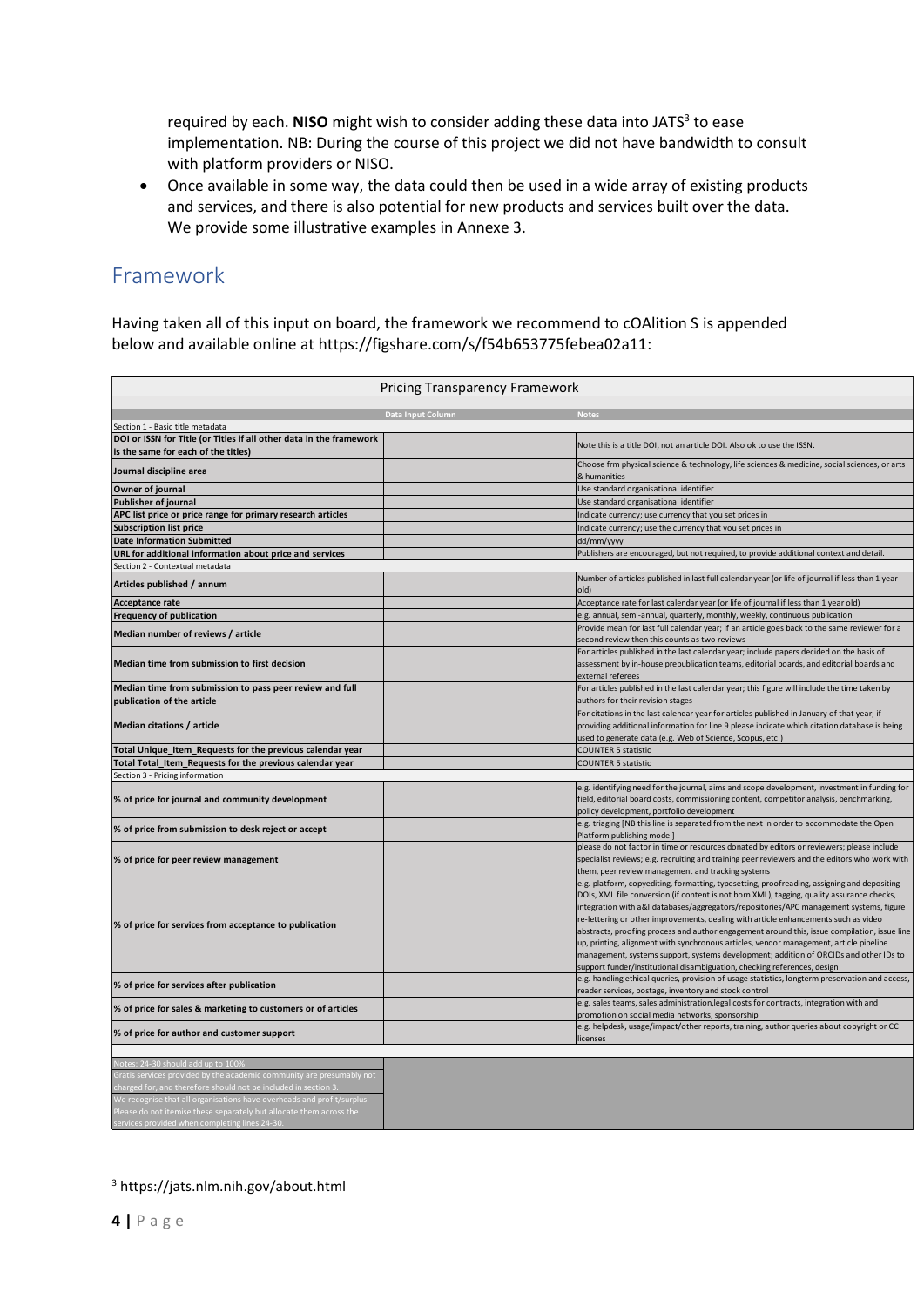# Discussion of Framework

To ease administration for publishers, these data could be provided one time per title or one time for a range of specified, similar titles. We envisage that the data might be reviewed and, if necessary, refreshed annually or more often if prices change more frequently.

## **Section 1 – Basic title metadata**

|  | 4 Section 1 - Basic title metadata                                  |                                                                                              |
|--|---------------------------------------------------------------------|----------------------------------------------------------------------------------------------|
|  | DOI or ISSN for Title (or Titles if all other data in the framework | Note this is a title DOI, not an article DOI. Also ok to use the ISSN.                       |
|  | is the same for each of the titles)                                 |                                                                                              |
|  | Journal discipline area                                             | Choose frm physical science & technology, life sciences & medicine, social sciences, or arts |
|  |                                                                     | & humanities                                                                                 |
|  | Owner of journal                                                    | Use standard organisational identifier                                                       |
|  | 8 Publisher of journal                                              | Use standard organisational identifier                                                       |
|  | APC list price or price range for primary research articles         | Indicate currency; use currency that you set prices in                                       |
|  | 10 Subscription list price                                          | Indicate currency; use the currency that you set prices in                                   |
|  | 11 Date Information Submitted                                       | dd/mm/yyyy                                                                                   |
|  | 12 URL for additional information about price and services          | Publishers are encouraged, but not required, to provide additional context and detail.       |

Section 1 appears to be acceptable in principle to most stakeholders; however, there are some details that could helpfully be addressed in a pilot:

- Line 5 allows multiple titles to be covered by one entry, and it would be helpful to have more detailed guidance about how similar titles need to be in order for this to apply.
- Line 6 asks which of four subject areas a journal covers, and this may or may not be the right level of granularity.
- Lines 7 and 8 request a standard organisational identifier and it would be helpful to specify which identifier should be used.
- Lines 9 and 10 request list prices and there is considerable complexity here. APCs might not be the only costs to authors if a journal also charges fees for colour, pages, or submission. Librarians suggest that subscription list prices are irrelevant as no one pays these, and so it might be more sensible to ask for list prices for a particular type or set of customers. There will be currency issues to consider.
- Librarians are keen to receive information about discounts and waivers that are available, and some publishers are keen to provide this, so this might be another element to include.

| 13 Section 2                                                 |                                                                                                 |
|--------------------------------------------------------------|-------------------------------------------------------------------------------------------------|
| Articles published / annum                                   | Number of articles published in last full calendar year (or life of journal if less than 1 year |
| 14                                                           | (blol                                                                                           |
| 15 Acceptance rate                                           | Acceptance rate for last calendar year (or life of journal if less than 1 year old)             |
| 16 Frequency of publication                                  | e.g. annual, semi-annual, quarterly, monthly, weekly, continuous publication                    |
| Median number of reviews / article                           | Provide mean for last full calendar year; if an article goes back to the same reviewer for a    |
| 17                                                           | second review then this counts as two reviews                                                   |
|                                                              | For articles published in the last calendar year; include papers decided on the basis of        |
| Median time from submission to first decision                | assessment by in-house prepublication teams, editorial boards, and editorial boards and         |
| 18                                                           | lexternal referees                                                                              |
| Median time from submission to pass peer review and full     | For articles published in the last calendar year; this figure will include the time taken by    |
| 19 publication of the article                                | authors for their revision stages                                                               |
|                                                              | For citations in the last calendar year for articles published in January of that year; if      |
| Median citations / article                                   | providing additional information for line 9 please indicate which citation database is being    |
| 20                                                           | used to generate data (e.g. Web of Science, Scopus, etc.)                                       |
| 21 Total Unique Item Requests for the previous calendar year | <b>COUNTER 5 statistic</b>                                                                      |
| 22 Total Total Item Requests for the previous calendar year  | <b>COUNTER 5 statistic</b>                                                                      |

#### **Section 2 - Contextual metadata**

Some feedback focused on the overall approach:

• The overall approach of collecting a number of metrics appears to be acceptable in principle because in aggregate these give a better picture of the nature of a title than any single metric could possibly do.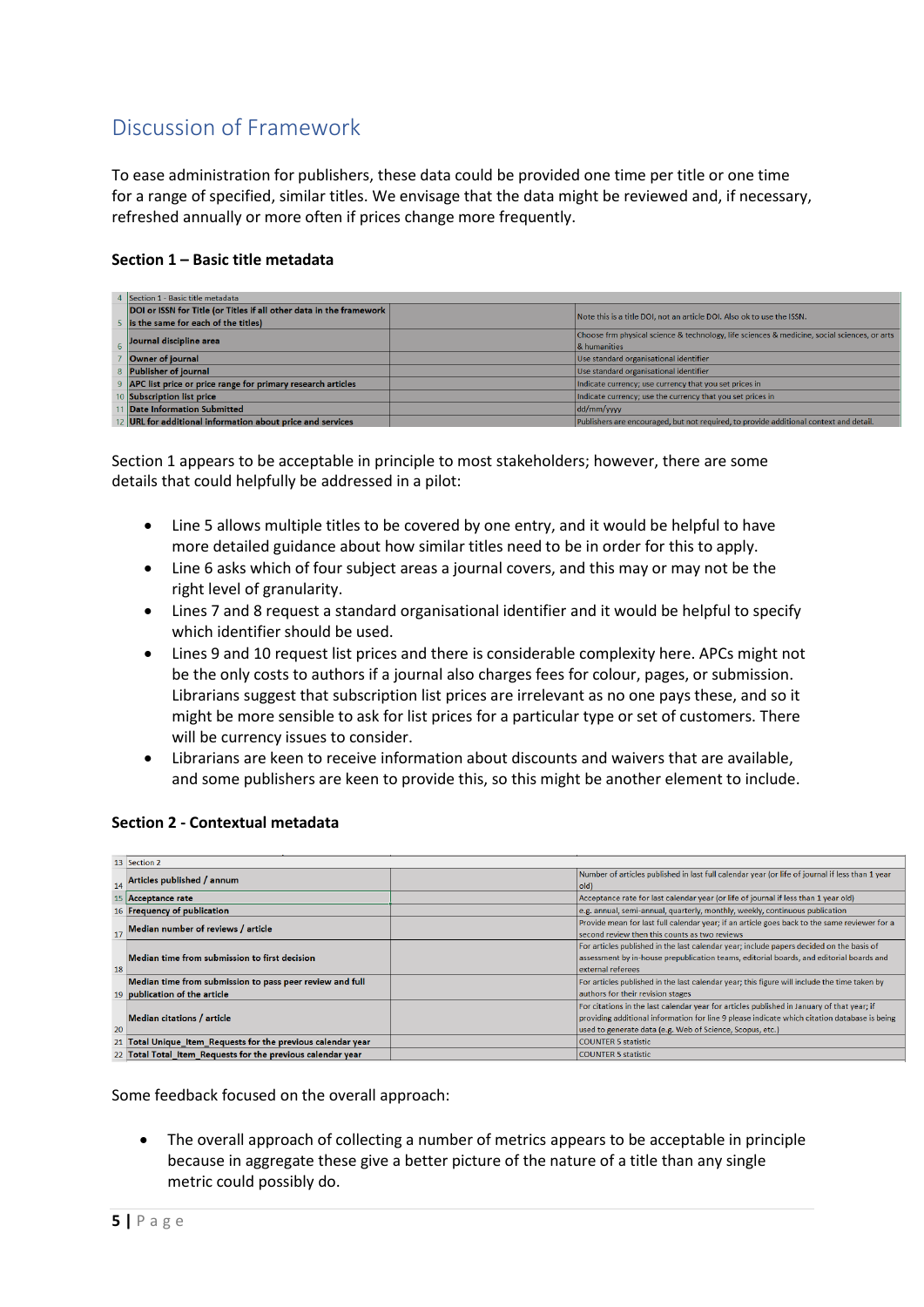- However, there was real concern that this approach would favour larger publishers. Smaller publishers without their own platforms are less likely to collect these data at present and would need to manually aggregate information from many hosting sites.
- There was also concern that this approach would reinforce more traditional styles of buying and publishing. Some publishers reject such metrics on principle as symbolic relics of an old system based on the economics of prestige and scarcity.
- Societies and their publishing partners, or academic editorial committees and their university publishing partners, would need to collaborate or else allocate responsibility for completing different lines, for those titles where they share responsibility. This represents a new way of working for all parties.

Each of the lines triggered some pushback:

- The inclusion of a citation metric (line 20) was criticised more than any other line as it is not well aligned with DORA<sup>4</sup> and because of variation in the number and speed of citations in HSS and STEM subjects.
- We have included all lines because no single line received overwhelming pushback, and because there are examples of publishers who provide each.
- This is an area of the framework that could be simplified to ease administration burdens, for example by making this section optional, by requiring only a specific subset or a minimum number of the lines, or by phasing in compliance requirements. Some consensus on these points is needed and could helpfully be developed in a pilot.

|                                                                                                                                                                                              | 23 Section 3                                                 |                                                                                                 |  |
|----------------------------------------------------------------------------------------------------------------------------------------------------------------------------------------------|--------------------------------------------------------------|-------------------------------------------------------------------------------------------------|--|
|                                                                                                                                                                                              |                                                              | e.g. identifying need for the journal, aims and scope development, investment in funding for    |  |
|                                                                                                                                                                                              | % of price for journal and community development             | field, editorial board costs, commissioning content, competitor analysis, benchmarking,         |  |
| 24                                                                                                                                                                                           |                                                              | policy development, portfolio development                                                       |  |
| 25                                                                                                                                                                                           | % of price from submission to desk reject or accept          | e.g. triaging [NB this line is separated from the next in order to accommodate the Open         |  |
|                                                                                                                                                                                              |                                                              | Platform publishing model]                                                                      |  |
|                                                                                                                                                                                              | % of price for peer review management                        | please do not factor in time or resources donated by editors or reviewers; please include       |  |
| 26                                                                                                                                                                                           |                                                              | specialist reviews; e.g. recruiting and training peer reviewers and the editors who work with   |  |
|                                                                                                                                                                                              |                                                              | them, peer review management and tracking systems                                               |  |
|                                                                                                                                                                                              | % of price for services from acceptance to publication       | e.g. platform, copyediting, formatting, typesetting, proofreading, assigning and depositing     |  |
|                                                                                                                                                                                              |                                                              | DOIs, XML file conversion (if content is not born XML), tagging, quality assurance checks,      |  |
|                                                                                                                                                                                              |                                                              | integration with a&I databases/aggregators/repositories/APC management systems, figure          |  |
|                                                                                                                                                                                              |                                                              | re-lettering or other improvements, dealing with article enhancements such as video             |  |
|                                                                                                                                                                                              |                                                              | abstracts, proofing process and author engagement around this, issue compilation, issue line    |  |
|                                                                                                                                                                                              |                                                              | up, printing, alignment with synchronous articles, vendor management, article pipeline          |  |
|                                                                                                                                                                                              |                                                              | management, systems support, systems development; addition of ORCIDs and other IDs to           |  |
| 27                                                                                                                                                                                           |                                                              | support funder/institutional disambiguation, checking references, design                        |  |
|                                                                                                                                                                                              | % of price for services after publication                    | e.g. handling ethical queries, provision of usage statistics, longterm preservation and access, |  |
| 28                                                                                                                                                                                           |                                                              | reader services, postage, inventory and stock control                                           |  |
| 29                                                                                                                                                                                           | % of price for sales & marketing to customers or of articles | e.g. sales teams, sales administration, legal costs for contracts, integration with and         |  |
|                                                                                                                                                                                              |                                                              | promotion on social media networks, sponsorship                                                 |  |
| 30                                                                                                                                                                                           | % of price for author and customer support                   | e.g. helpdesk, usage/impact/other reports, training, author queries about copyright or CC       |  |
|                                                                                                                                                                                              |                                                              | licenses                                                                                        |  |
| 31                                                                                                                                                                                           |                                                              |                                                                                                 |  |
| 32                                                                                                                                                                                           | Notes: 24-30 should add up to 100%                           |                                                                                                 |  |
| 33 We recognise that all organisations have overheads and profit/surplus. Please do not itemise these separately but allocate them across the services provided when completing lines 24-30. |                                                              |                                                                                                 |  |

## **Section 3** – Pricing information

Pricing information is the area where there is most divergence in views between customers who are keen and some publishers who are absolutely not:

• There was pushback about how difficult this section would be to complete. In many cases this concern was very genuine, but in some cases this concern seemed a bit disingenuous and the key concern more an unwillingness in principle to provide granular data. For perspective, the one publisher who has so far shared its experience of completing the template reported that it took 1 hour to complete the information for 3 titles, plus additional time that would be needed to validate the data with other colleagues. Hopefully the ability to group similar titles in one entry will ease the practical concerns.

<sup>4</sup> https://sfdora.org/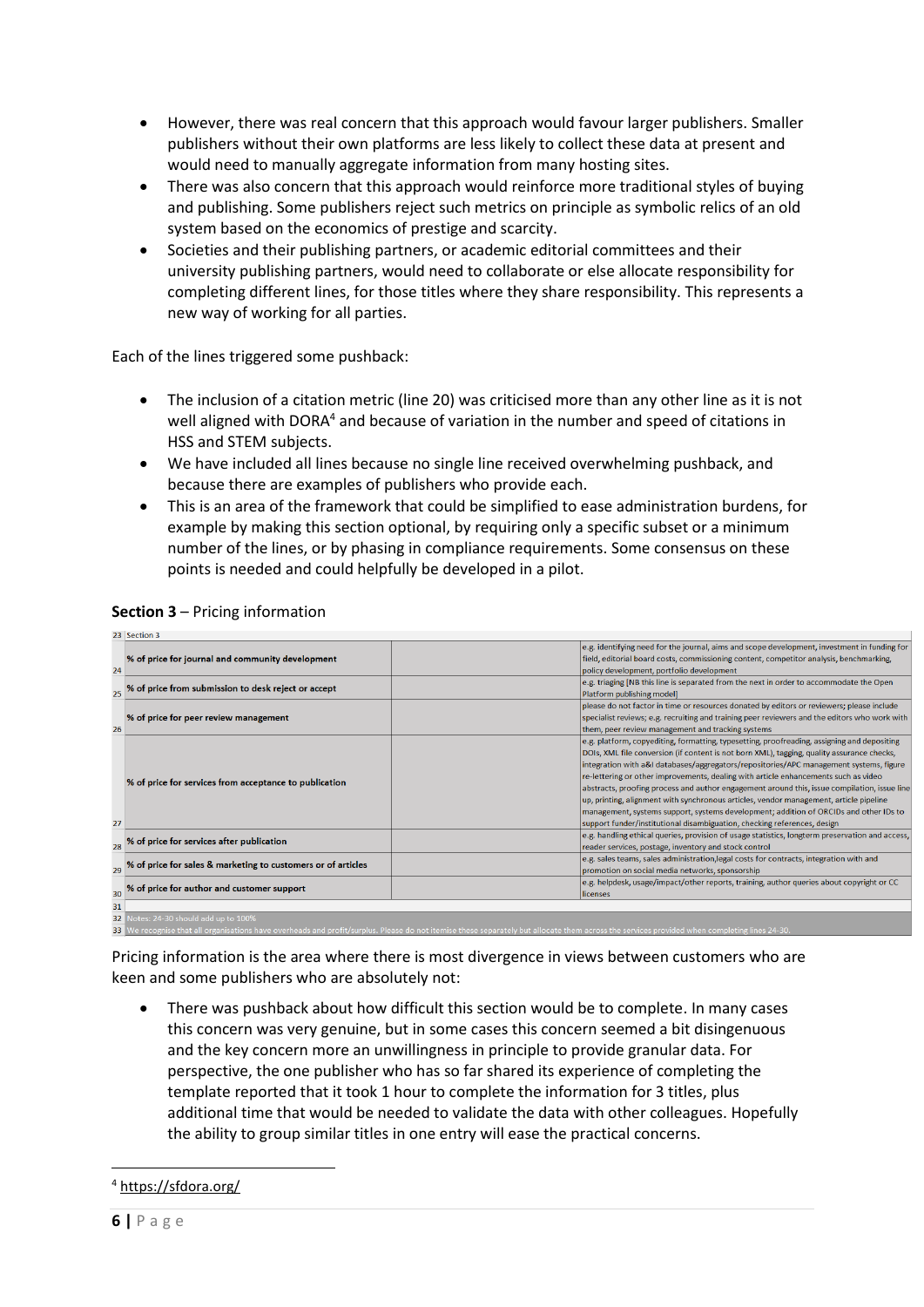- Societies and their publishing partners, or academic editorial committees and their university publishing partners, would need to collaborate or else allocate responsibility for completing different lines, for those titles where they share responsibility. Again, this represents a new way of working for all parties.
- There was much discussion of how accurate these figures need to be. Some publishers were comfortable providing thoughtful estimates, but others were very anxious that the figures be precise and auditable. We envisage the first approach rather than the second, with validation provided by gathering customer reviews of quality and value and not by auditing publisher figures. Implementation guidelines or case studies of how publishers approach developing these figures would help and could be developed in a pilot.

## Conclusions and Recommendations

## For publishers

There does not appear to be consensus among publishers about how to respond to the price transparency element of Plan S or this proposed framework. Some seem primarily interested in providing price information on their own terms: aimed at authors, designed to drive submissions, and only in ways that shine a positive light on them and their titles. Other publishers – while supportive of Open Access, transparency, and/or Plan S – are concerned that any standard approach would be challenging to implement and are wary of incurring new administrative burdens and costs. These publishers would welcome some flexibility and would probably try to implement the transparency framework, despite some reservations. Understandably they seek reassurance that their competitors will do so as well.

**Publishers need to transform the way they think about price and service communication.** Many do provide information about prices and services but too often the information is hidden away on corporate and journal websites; rarely is it comparable, consistent, or very usable. Customer-friendly ways are needed to provide customer-critical information.

**New approaches could help publishers understand and serve their customers better.** Customers – and we include funders, libraries, and researchers – are genuinely interested in more standard, transparent, and granular price and service information. Therefore, there are opportunities here for publishers to be responsive to customers, to demonstrate their commitment to open business models and business cultures, to build awareness of their services and value, and to qualify for OA service funding under Plan S.

**The real win is achieving better transparency by having an approach that works well in practice, is widely implementable and implemented, and that is used.** This will require changes in practices, closer alignment between stakeholders, and effort and infrastructure in order to deliver.

## For customers

The introduction of a new reporting requirement needs to be organised with clear implementation guidelines, and a proper plan for testing, development, release, review, and refinement. **We recommend an iterative approach to implementation, carrying a range of publishers along at each step of the way, and with a pilot as the next step.**

At least some publishers currently feel the scale of market demand for price and service transparency is too low to warrant the implementation effort and costs. Librarians in particular are key stakeholders and yet not signatories to Plan S, so the additional weight they wield in terms of purchasing power may understandably be missing from the calculations of publishers at present. **We**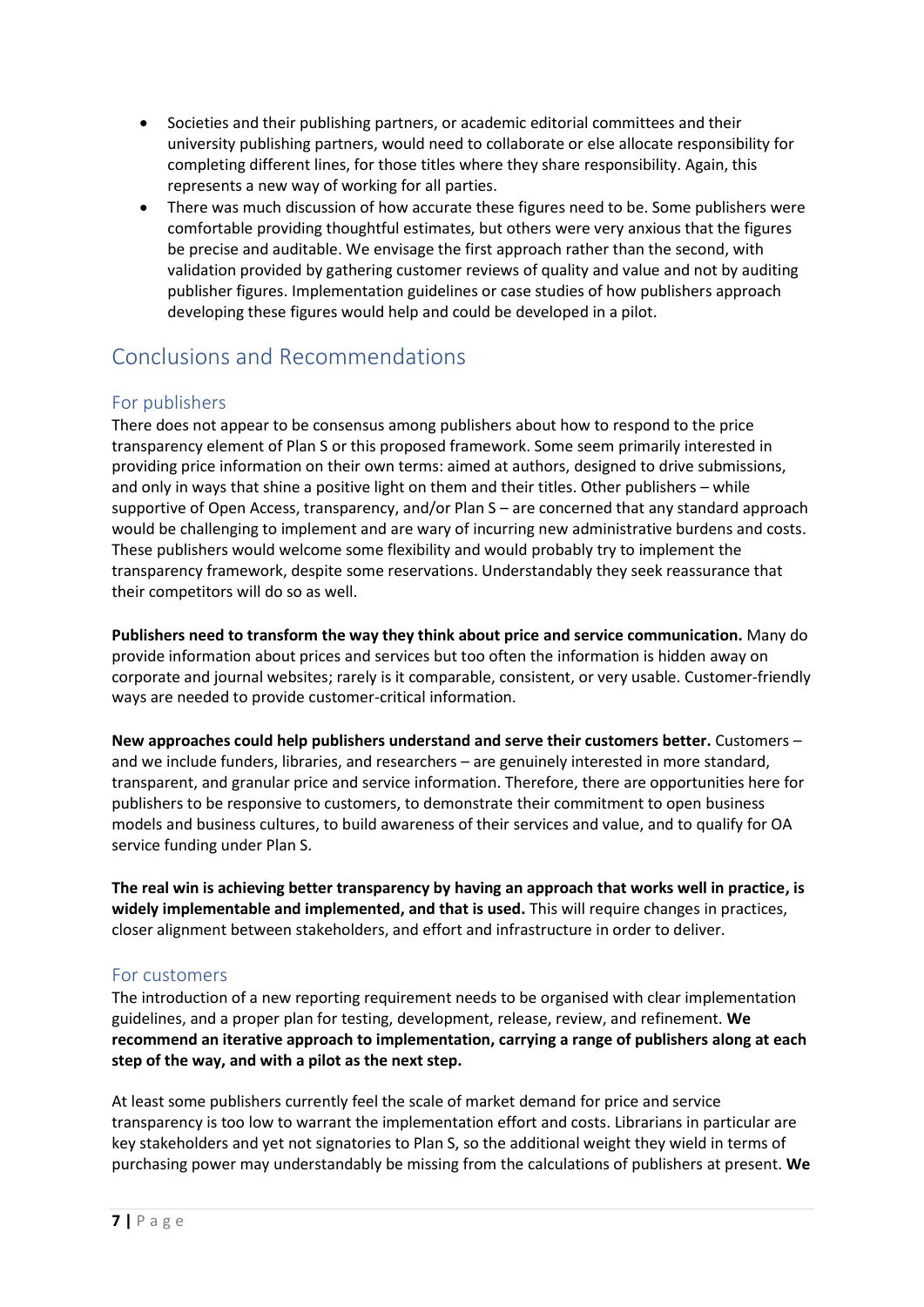**therefore recommend that cOAlition S works with other customers to align requirements for price**  and service transparency. To be clear, we do not see this need for alignment as a reason to delay moving forward to develop the framework and plan its implementation.

**We recommend the creation of a level playing field, with customers requiring price and service transparency from all publishers, no matter what route they follow to provide OA.** 

Publishers will incur costs to develop and provide price and service transparency data, and if these are aggregated via CrossRef they will fund the provision of these data via their DOI registration fees. **We recommend that customers take active responsibility from there, ensuring the data are ingested into services as necessary and are actively used in practice to inform decisions.** Services to ingest and use the data can serve a broad customer base. There are cost implications here.

## For all stakeholders

There could be temptations along the way. Publishers might be tempted to allocate all their overheads and profits to peer-review services, or to raise their prices in less than transparent ways in advance of new reporting requirements. Once the framework is implemented, customers might rush to make assumptions about the reasons for variation in prices or services, or they might be tempted to try and cherry-pick only the services they feel are important. This exercise is intended to build trust between stakeholders, not to have the opposite effect. **We recommend that all stakeholders identify, and take steps to avoid, actions that will undermine trust.**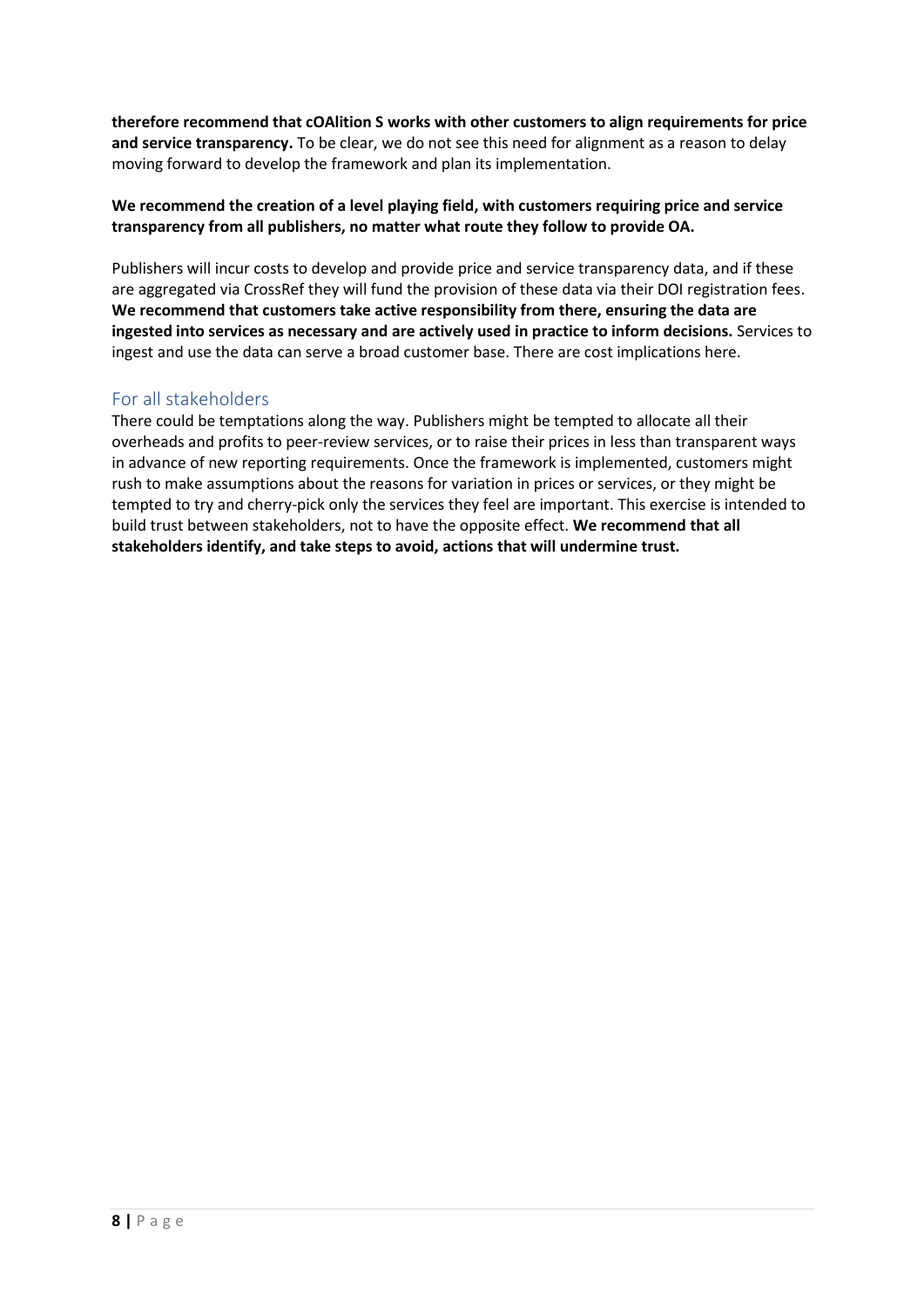# Data Availability

Anonymised survey data and the notes from the first project workshop are available on the Wellcome Trust Figshare site at [https://figshare.com/s/f54b653775febea02a11.](https://figshare.com/s/f54b653775febea02a11)

## Acknowledgments

We would like to thank the many people who engaged with this project. This of course does not mean they necessarily agree with this element of Plan S nor with our report, recommendations, or proposed framework.

Suzanne Abbott (London Mathematical Society) Shehnaz Ahmed (British Association of Dermatologists) Patrick Alexander (Penn State University Press) Shelley Allen (Emerald) Roheena Anand (Royal Society of Chemistry) Ivy Anderson (California Digital Library, University of California) Chris Banks (Imperial College London) Simon Barnes (Shoosmiths) Stephen Barr (Sage) Beth Bayley (Karger) Kym Beadle (STM) Colette Bean (American Physiological Society) Laura Bellingan (Royal Society of Biology) Annika Bennett (Royal College of Physicians) Christina Bennett (APS) Peter Berkery (Association of University Presses) Kristopher Bishop (AAAS) Lars Bjørnshauge (DOAJ) Bill Breichner (Johns Hopkins University Press) David Bridgland (Geologists' Association) Rachel Bruce (UKRI) Lucie Burgess (Diabetes UK) Colleen Campbell (OA2020) Nick Campbell (SpringerNature) David Carr (Wellcome Trust) Vincent Cassidy (Institution of Engineering and Technology) Adam Chesler (American Institute of Physics) Francesca Cockshull (British Society for Rheumatology) Angela Cochrane (American Society of Civil Engineers) Mike Cookson (Institution of Civil Engineers) Rod Cookson (IWA Publishing)

Joel Cosseboom (Hawaii University Press) David Crotty (Oxford University Press) Mirjam Curno (Frontiers) Louise Curtis (Elsevier) Alison Danforth (British Sociological Association) Matthew Day (Cambridge University Press) Scott Delman (Association of Computing Machinery) Deborah Dixon (Oxford University Press) Francis Dodds (Burleigh Dodds) Melanie Dolechek (Society for Scholarly Publishing) Gabe Dotto (Michigan State University Press) Claire Dunlop (Political Studies Association) Liam Earney (Jisc) Tom Easley (Journal of the American Medical Association) Torie Eva (Elsevier) Martin Eve (Open Library for the Humanities) Ashley Farley (Gates Foundation) Christopher Farmer (Texas University Press) Fred Fenter (Frontiers) Liz Ferguson (Wiley) Richard Fisher (Royal Historical Society) Annette Flanagin (Journal of the American Medical Association) Jay Flynn (Wiley) Richard Gallagher (Annual Reviews) Sybille Geisenheyner (Royal Society of Chemistry) Gert-Jan Geraeds (KeAi) Tamar Ghosh (Royal Society of Tropical Medicine and Hygiene) Sara Girard (American Institute of Physics) Amy Goggins (International Federation of Gynecology and Obstetrics) Sarah Greaves (Hindawi) Toni Gunnison (Wisconsin University Press)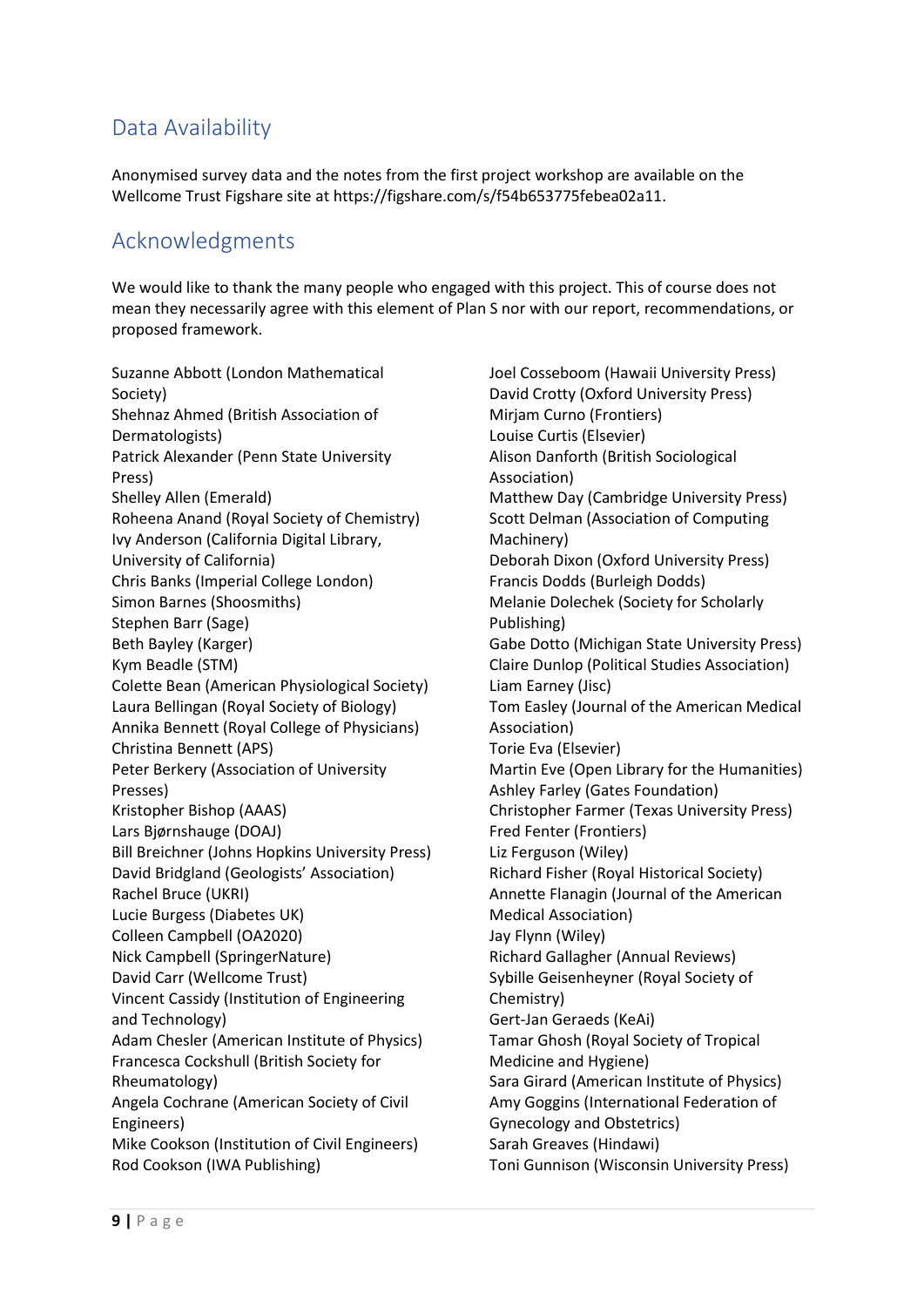Steve Hall (Institute of Physics Publishing) Sally Hardy (Regional Studies Association) Lucy Harper (Society for Applied Microbiology) Charlotte Harris (British Society of Criminology) Karen Hawkins (IEEE) Elizabeth Hay (Royal College of Psychiatrists) Catherine Hill (British Ecological Society) Mandy Hill (Cambridge University Press) Richard Hollingsworth (British Editorial Society of Bone and Joint Surgery) Clare Hooper (Liverpool University Press) Hannah Hope (Wellcome Trust) Catharine Hull (Royal College of General Practitioners) Steven Inchcoombe (SpringerNature) Rhodri Jackson (Oxford University Press) Neil Jacobs (cOAlition S) Nick Johnson (British Educational Research Association) Hans de Jonge (NWO, the Dutch Research Council) Melissa Junior (American Society for Microbiology) Daniel Keirs (Institute of Physics Publishing) Paul Kelly (eLife) Robert Kiley (Wellcome Trust) Susan King (Rockefeller University Press) Petr Knoth (Open University) Bonnie Ko (Joint University Librarians Advisory Committee, Hong Kong) Rachael Lammey (Crossref) Jasmin Lange (Brill) Rebecca Lawrence (F1000) Malavika Legge (Biochemical Society) Becky Lenzini (Charleston Advisor) Nick Lindsay (MIT University Press) Emily Linnemann (Academic Association for Contemporary European Studies UACES) Anke de Looper (John Benjamins Publishing) Andrea Lopez (Annual Reviews) Michael Mabe (STM) Kamila Markram (Frontiers) Blessing Mawire Lucy McIvor (British Society for Immunology) Brenna McLaughlin (Association of University Presses) John McLeod (University of North Carolina Press) Jim Milne (American Chemical Society)

Dominic Mitchell (Director of Open Access Journals DOAJ) Jessica Monaghan (SpringerNature) Claire Moulton (Company of Biologists) Elizabeth Nolan (Optical Society of America) Frank Norman (Crick Institute) Lucy Oates (Oxford University Press) Jack Ochs (ACS) Niamh O'Connor (PLoS) Stephanie Paalvast (Brill) Kimberly Parker (World Health Organization) Mark Patterson (eLife) Ed Pentz (Crossref) Heather Piwowar (Unpaywall) John Poole (Institute of Food Science and Technology) Antonia Pop (University of Toronto Press) Emily Poznanski (De Gruyter) Christopher Pressler (University of Manchester) David Prosser (Research Libraries UK) Bernd Pulverer (EMBO) Mary Purton (Federation of European Biochemical Societies) Justin Race (Purdue University Press) Falk Reckling (Austrian Science Fund FWF) Claire Redhead (OASPA) Gaynor Redvers-Mutton (Microbiology Society) Elin Reeves (European Respiratory Society) Erich van Rijn (University of California Press) Erwin Ripmeester (Federation of European Microbiological Societies) James Rivington (British Academy) Johan Rooryck (cOAlition S) David Ross (Sage) Sarah Rouhi (PLoS) David Saunders (Landscape Research Group) Marc Schiltz (Science Europe) Donna Shear (University of Nebraska Press) Brigitte Shull (Cambridge University Press) Wayne Sime (ALPSP) Maggie Simmons (Geological Society) Laura Simonite (European Mathematical Society) Arthur Smith (Cambridge University) Kathryn Spiller (Jisc) Kimberly Steinle (Duke University Press) Lennart Stoy (European Universities Association) David Sweeney (UKRI)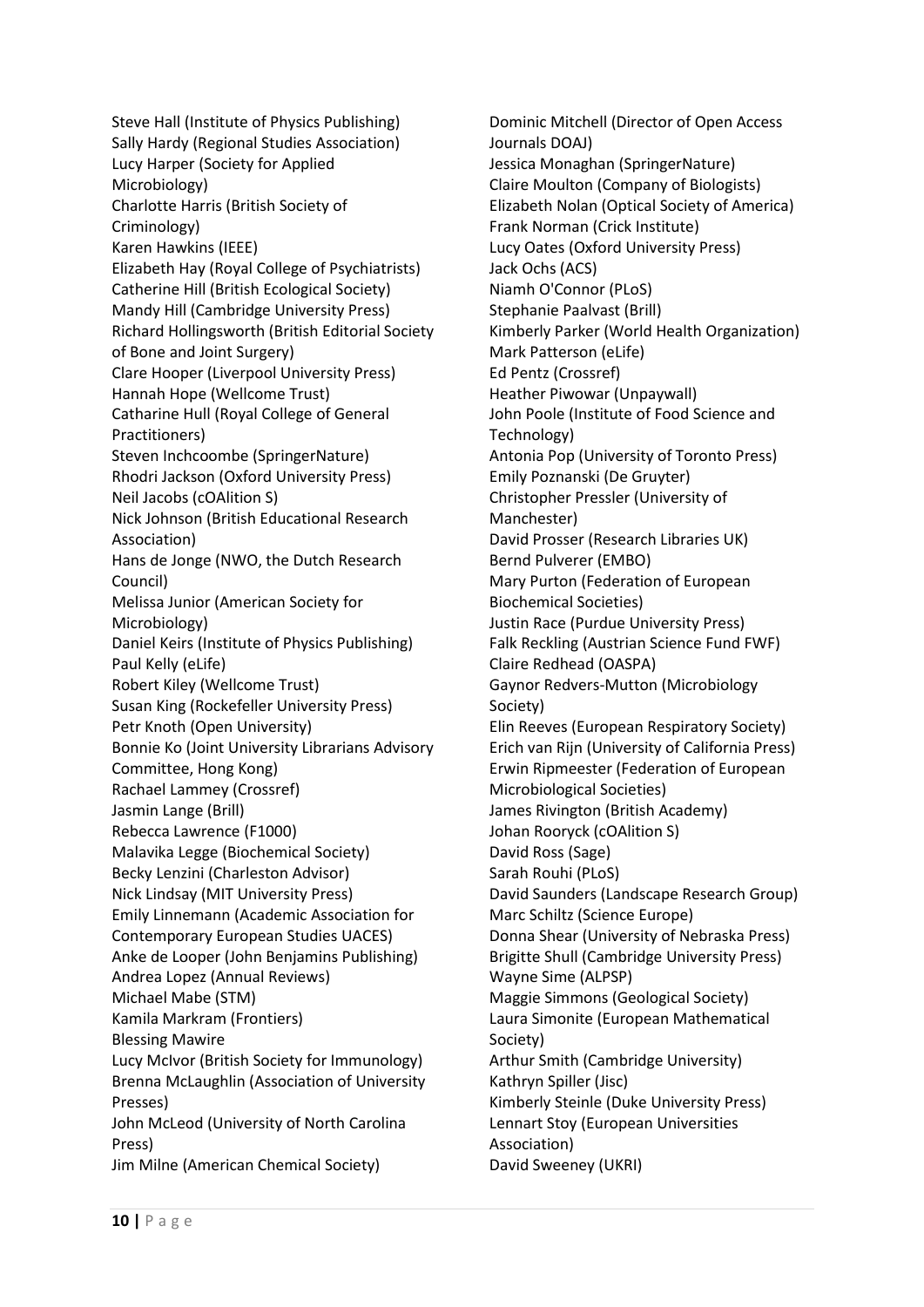- Alison Taylor (Optical Society of America) Stuart Taylor (Royal Society) Sarah Tegen (American Chemical Society) Valentina Tursini (European Society of Cardiology) Franck Vazquez (MDPI) Anna Vernon (Jisc) Judy Verses (Wiley) Frank Vrancken Peeters (SpringerNature) Saskia de Vries (Fair Open Access Alliance and Sampan) Kruna Vukmirovic (Institute of Engineering and Technology) Matt Wascavage (ACSESS)
- Carrie Webster (SpringerNature) David Weinreich (STM) Sofie Wennström (LIBER and Stockholm University) Charles Whalley (British Pharmacological Society) Jason Wilde (American Institute of Physics) Ceredig Williams (Society of Endocrinology, Bioscientifica) Emma Wilson (Royal Society of Chemistry) Susie Winter (SpringerNature) Xiaolin Zhang (National Science Library, Chinese Academy of Sciences)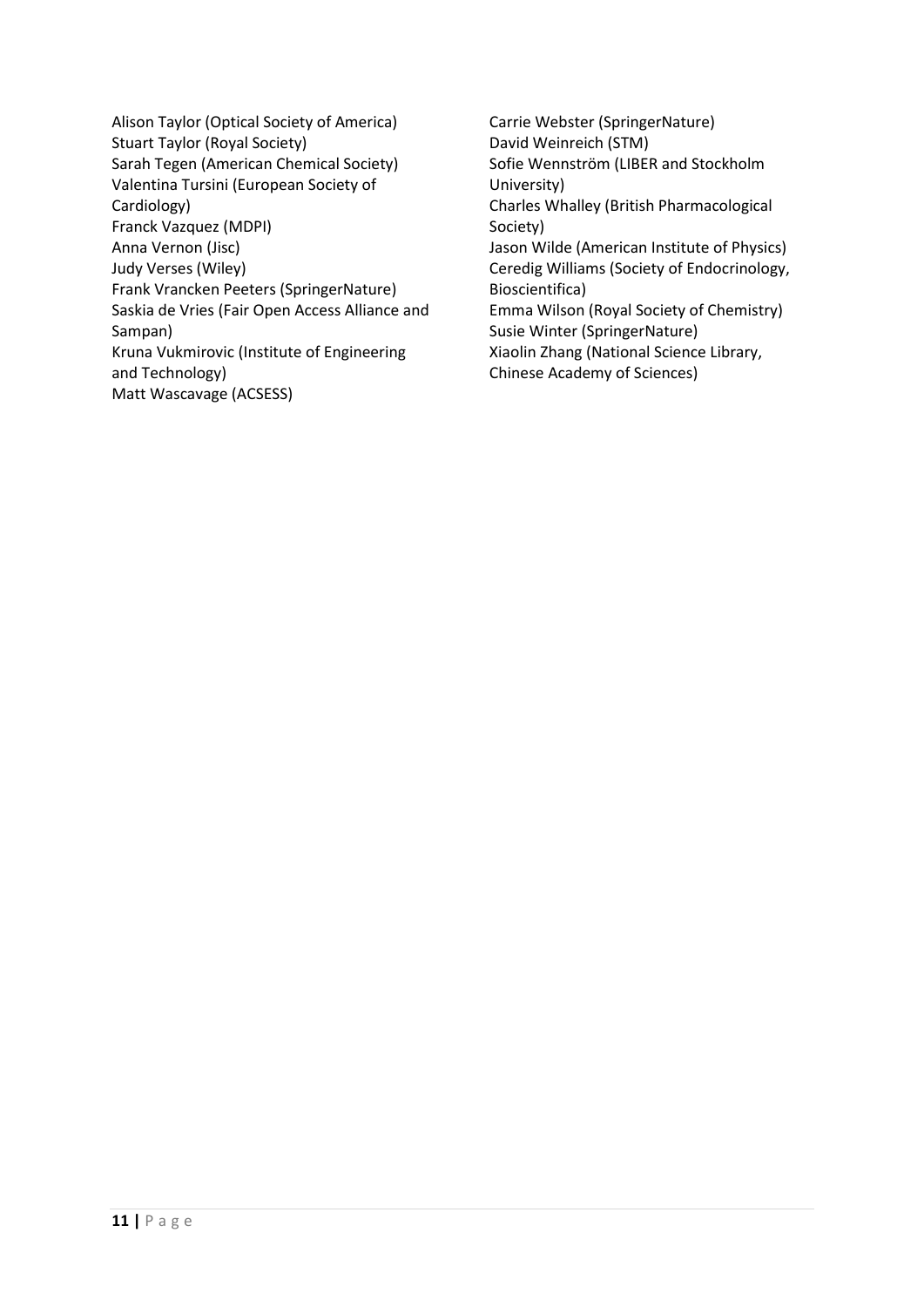## Annexe 1 – Survey

By Dave Jago

## Survey limitations

The survey sample was self-selected and, although a proportion of respondents were from the Global South, representation across the region was unevenly distributed. There was no validation of responses, so multiple responses could have been made by single respondents. The biggest limitation of the survey, though, was the fact that significant proportions of each group skipped a number of questions.

## Respondents

The survey attracted 939 respondents (Table 1).

| <b>Region or country</b> | No. of respondents |
|--------------------------|--------------------|
| UK                       | 255                |
| Rest of Europe           | 270                |
| <b>USA</b>               | 138                |
| Africa                   | 138                |
| <b>Far East</b>          | 27                 |
| Australasia              | 25                 |
| South America            | 23                 |
| Asia                     | 16                 |
| China                    | 12                 |
| Canada                   | 9                  |
| <b>Middle East</b>       | 9                  |
| Caribbean                | 4                  |
| Unknown                  | 13                 |

Table 1. Geographical distribution of respondents

Within Africa there were 50 respondents from Uganda, 30 from South Africa, and 18 from Tanzania, with 17 other African countries represented in smaller numbers. Aside from the UK, Germany (54) and the Netherlands (46) were best represented in Europe.

43% of the respondents were librarians, 26% researchers, 20% were publishers, just under 2% were research funders, and 9% held a variety of other roles (Figure 1).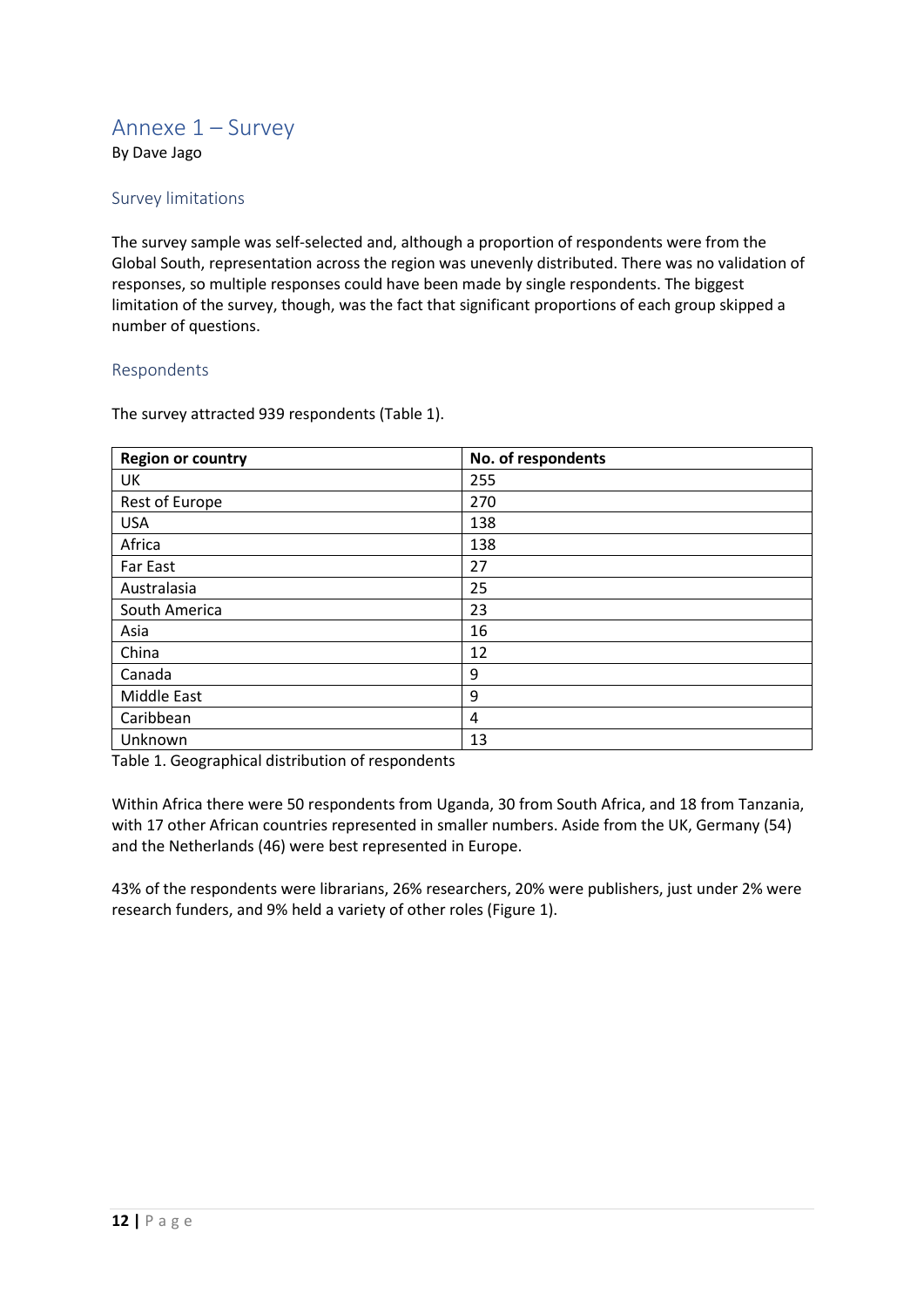

*Figure 1 Primary work roles*

Only 23% of respondents indicated a discipline; of these, approximately equal proportions worked in STEM or HSS. 102 respondents (approximately 10%) were Editorial Board members, and 47 (5%) were Editor-in-Chief of a journal.

Of the researchers, 37.5% Always, Very Often or Sometimes paid for OA out of budgets they controlled; 62.5% Rarely or Never did so (Figure 2).



*Figure 2 Proportion of researchers paying for OA out of budgets they controlled*

When the budgets were controlled by libraries or other departments, the proportion of researchers reporting OA publishing was similar, although some people did not know whether OA was paid for or not (Figure 3.)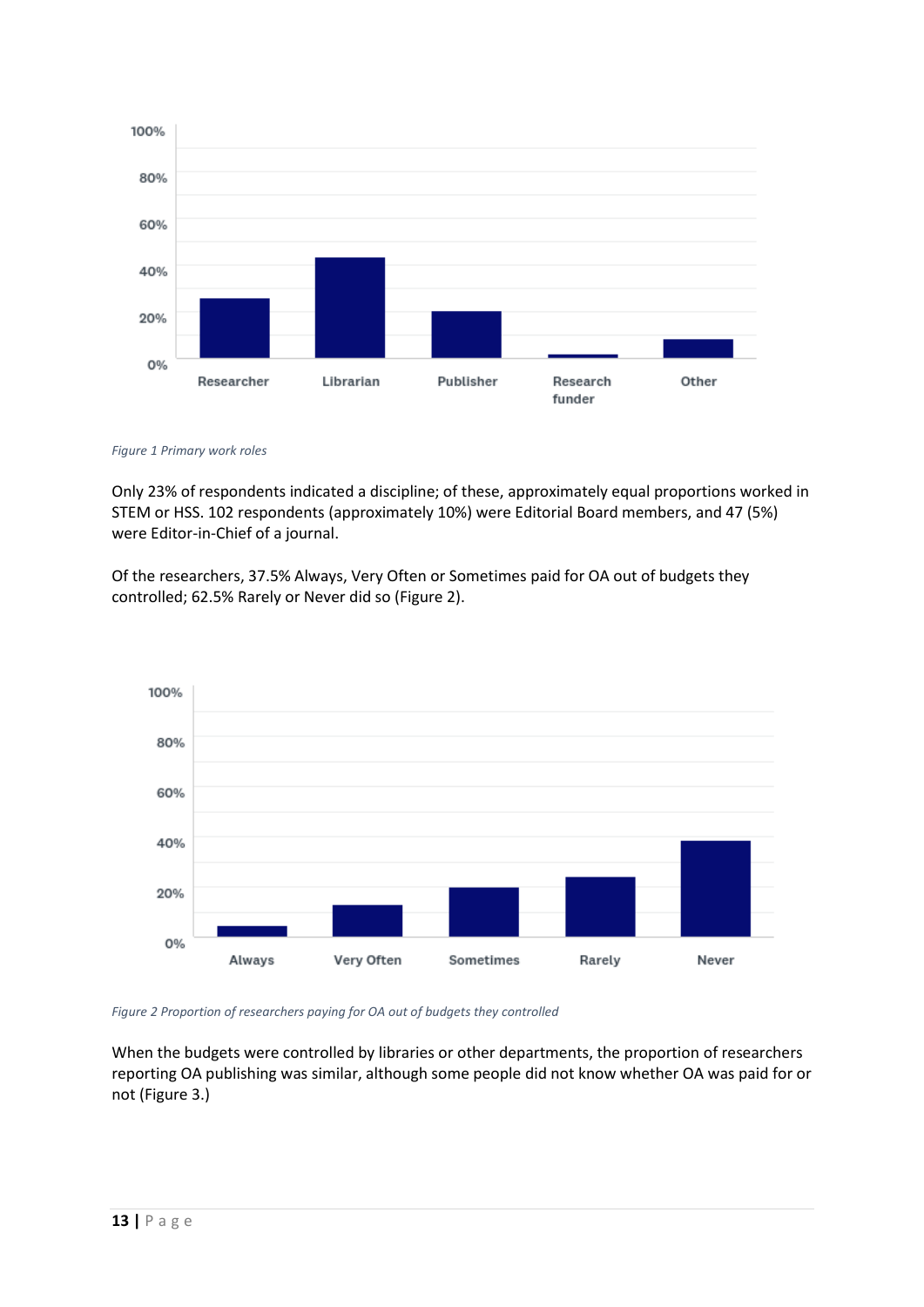

*Figure 3 Proportion of researchers paying for OA out of budgets they did not control*

Of the publishers, fewer than half (82) shared information about their publishing programme. Of the ones that did, 27% published HSS journals, 48% STM, and 25% both. 23% published fully OA journals, 76% mixed, and one publisher did not publish any OA.

## Customer views

About 60% of librarians, 70% of researchers, and 9 of the 17 funders answered the questions about their interest in seeing breakdowns of OA charges. For the non-responders, it is not possible to distinguish between those with simply no interest and those who finished the survey early for other reasons.

Those who answered expressed interest in understanding the price of different components. Interest was highest in the price of article handling and development, with 75% of respondents being Interested or Very Interested. Least interesting (at 51% each) was the price of print dissemination and of Sales and Marketing. Interest in the price of various other components ranged from 63% to 70%. The differences do not seem to be significant enough to support narrowing down to focus on certain categories only; they were all of interest.

Relatively few respondents (between 5% and 15% depending on the component) said they were not interested at all. Levels of interest were a bit lower across the board (with Interested or Very Interested ranging from 38–71%) among respondents who Always or Very Often paid for OA out of budgets they controlled. It may be that a breakdown of charges is more important when approaching a payment for the first time.

76% of respondents felt that the 11 broad service categories outlined were Helpful or Very Helpful. Only 7% felt that they were Unhelpful or Very Unhelpful.

Comments were divided between those who felt the approach worthwhile:

*"A concise breakdown of such costs allows us to assess the value of the OA offer and compare against other alternatives."*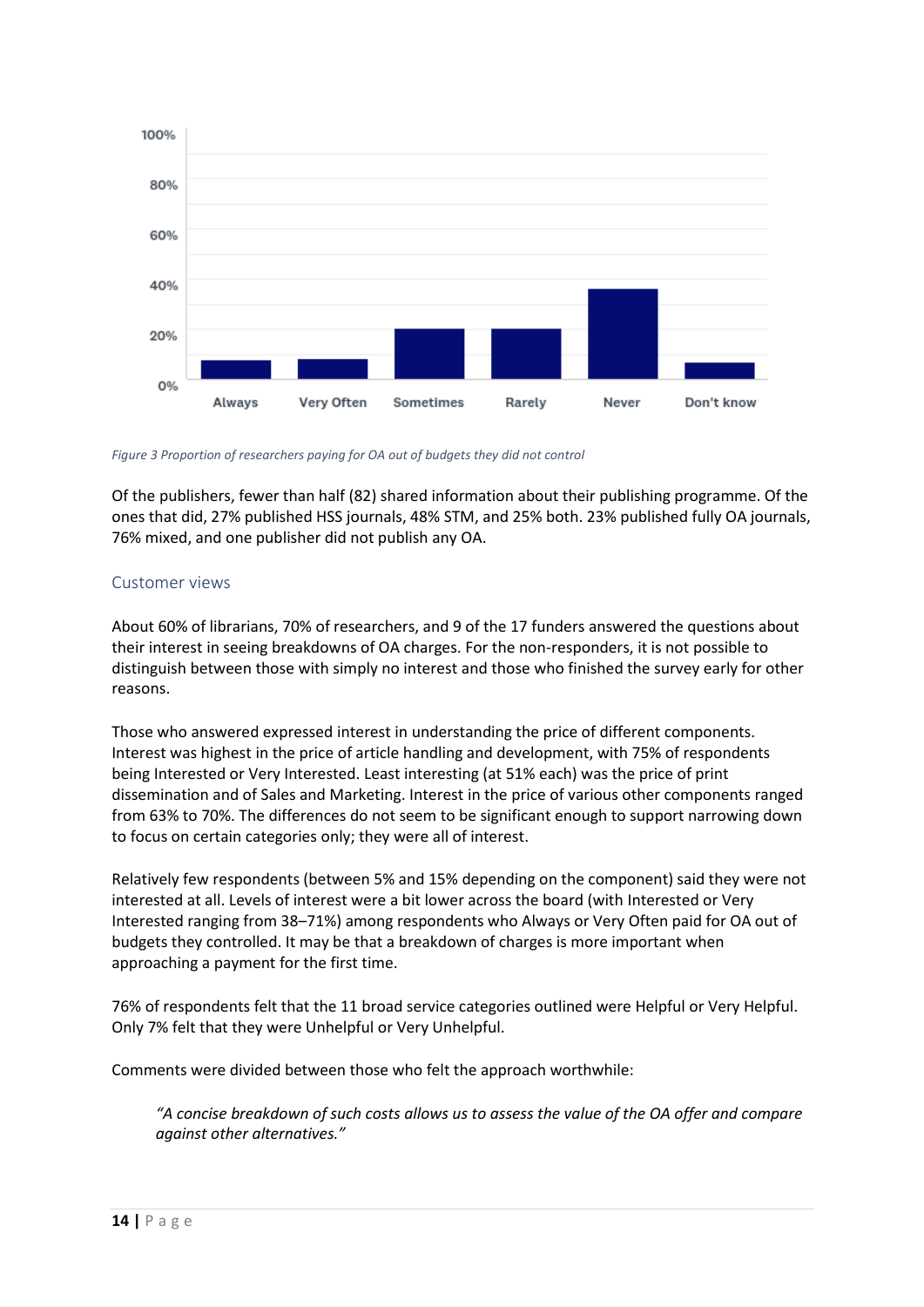*"Understanding the price of publishers' OA services will assist in provision of necessary information concerning Open Access publishers to stakeholders."*

And those who thought it was beside the point:

*"These are internal issues for the publishers. All we need to know is the total cost for an article."*

*"The important thing to know is the actual cost of being published. The breakdown of this is of no importance."*

*"In the end, I mostly want to know I can afford to publish and I want quality society journals I trust."*

The category of Article Handling and Development was taken as an example and broken down into 11 specific services, to judge the level of interest in seeing such a breakdown. As this turned out to be the category attracting most interest, it is not surprising that the individual services attracted general interest, with Very Interesting or Interesting rates ranging from 58% to 73.4%. The average was 67%, a bit lower than the interest expressed for the category as a whole (75%). This is supported by the finding that 78% of respondents found the approach Very Helpful or Helpful.

Again, comments were divided, with some people feeling that this level of detail was unnecessary:

*"Too much detail for me! Understanding that there are good grounds for the costs involved is sufficient for me. I am also keen to see a high quality product maintained, and understand that that comes at a cost."*

and some supporting the approach:

*"Everything mentioned is an important part of scientific publishing, so it is important to know how much time / effort / money is involved."*

#### Publisher views

Only 75 of the 189 publishers attempted to predict the areas in which librarians and researchers would be interested in price information. Of the ones that did, there was a tendency to overestimate researchers' interest. The average Very Interested and Interested score for researchers across the categories was 48%, compared with the publishers' estimate of 65%. The overall estimate of librarians' interest was much closer to the mark (73% cf. 76%), although in the breakdown by category there were some wide variations (librarians are a lot less interested in article preparation prices than publishers think, and a lot more interested in the prices associated with recruitment and management of editors and peer reviewers).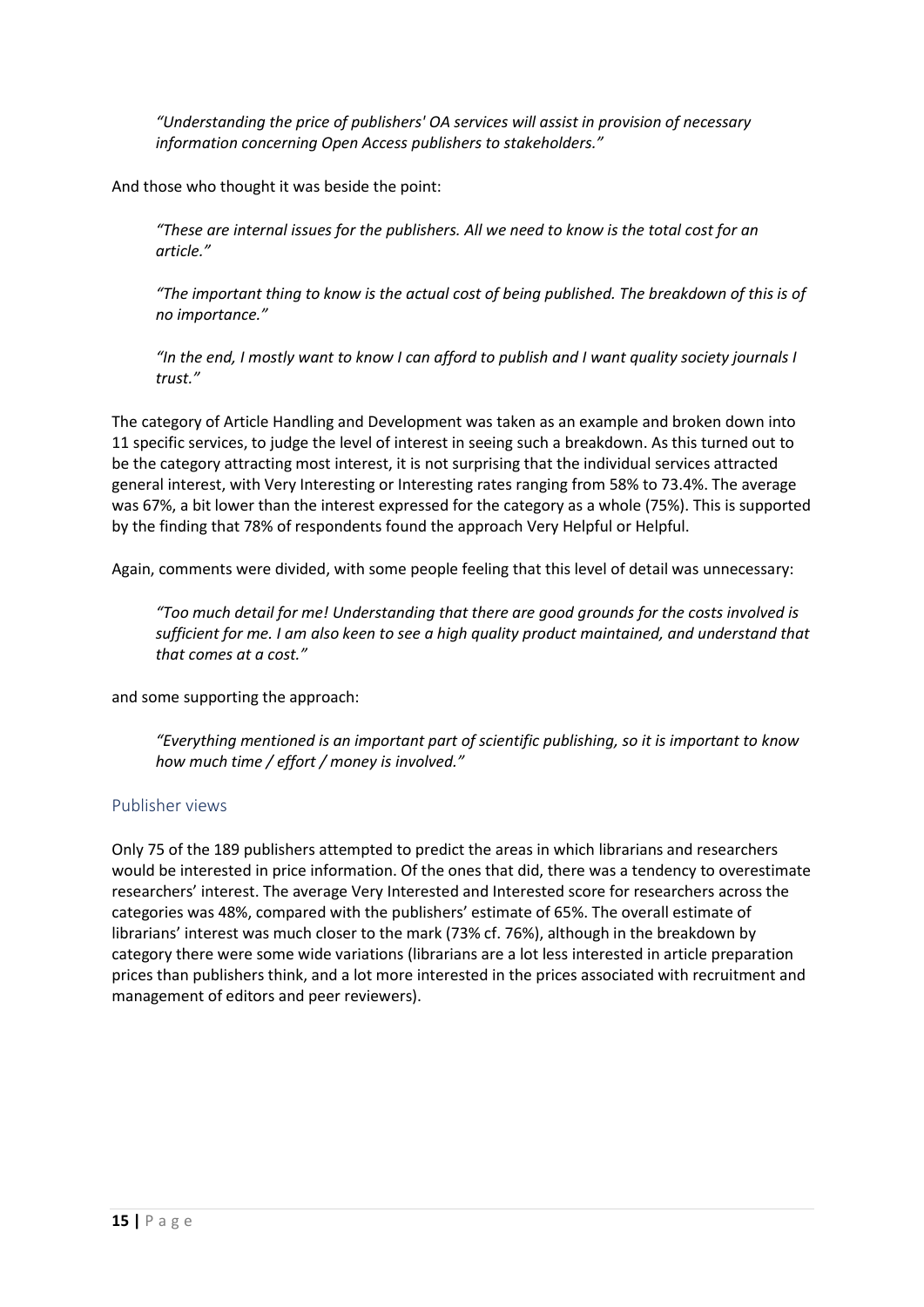# Annexe 2 – Framework Evolution

The first draft was strongly informed by discussion of the Strawman document with publishers at the Frankfurt Book Fair in October 2019. Its form was a three-tab spreadsheet: the first for journal information, the second for information about author services, and the third for information about library services. We attempted to capture not only a standard bucket of services for each customer type, but a sense of different standardised markers of the quality of those services.

As we iterated through drafts, there was consensus around the service buckets but hardly any around the ways one might describe the quality of these services. Publishers used different vocabulary, and understandably focused on their own strengths. There was clear concern from all types of publisher about the effort it would take to gather the data required.

By draft 4 this led to a shift to replace the checklist of quality markers with quantitative metrics that would, taken together, give a sense of the nature and quality of a journal. There was also a shift away from specific service buckets and toward buckets that were more aligned with the stages of the publication process itself.

## Cross-stakeholder focus group input

On 29 November 2019 we held a cross-stakeholder online focus group which provided an opportunity to explore the degree of convergence and difference between funders, libraries, and publishers on the sections of the framework. The 16 participants were working with draft 8 of the framework, which had settled into the final draft form with 3 sections for title metadata, contextual metadata, and pricing information. As a result of this discussion we:

- added ISSN alongside the title DOI at the recommendation of Crossref
- incorporated a request for subscription list price information as well as APC price information, to better support customers with transformative and other OA agreements
- used more positive terminology, for example rephrasing rejection rates as acceptance rates
- removed a line requesting information about paid FTEs providing editorial services

We simplified the number of lines in section 3 following a very helpful and constructive suggestion by Springer Nature, who recommended this alternative:

- 1. submission to acceptance (editorial, peer-review, QC, reproducibility, data, etc)
- 2. acceptance to publication (production, formatting, copy editing, metadata, issues, etc.)
- 3. publication to usage (platforms, preservation, promotion, etc.)
- 4. sales & support (contracting, payments, reporting, customer service, etc.)
- 5. other (i.e. everything else general management, legal compliance, taxes, interest on loans, etc.)

Publishers on the whole rallied round this suggestion, so perhaps it would be helpful to explain why it was incorporated in part rather than wholesale. First, a lot of work happens before submission, so that there is an attractive place to submit – and publishers repeatedly made the point to us that it is essential to include journal and community development. We therefore retained this line. Second, the framework needs to support not only journals but the open publishing platform model. Open publishing platforms enable authors to submit their articles, a quick desk check is done, and then those articles that pass the checks are published. Peer review happens after publication. Third, overheads and loss/surplus/profit are a fact of life for all organisations, but they are not services and were explicitly out of scope for the framework.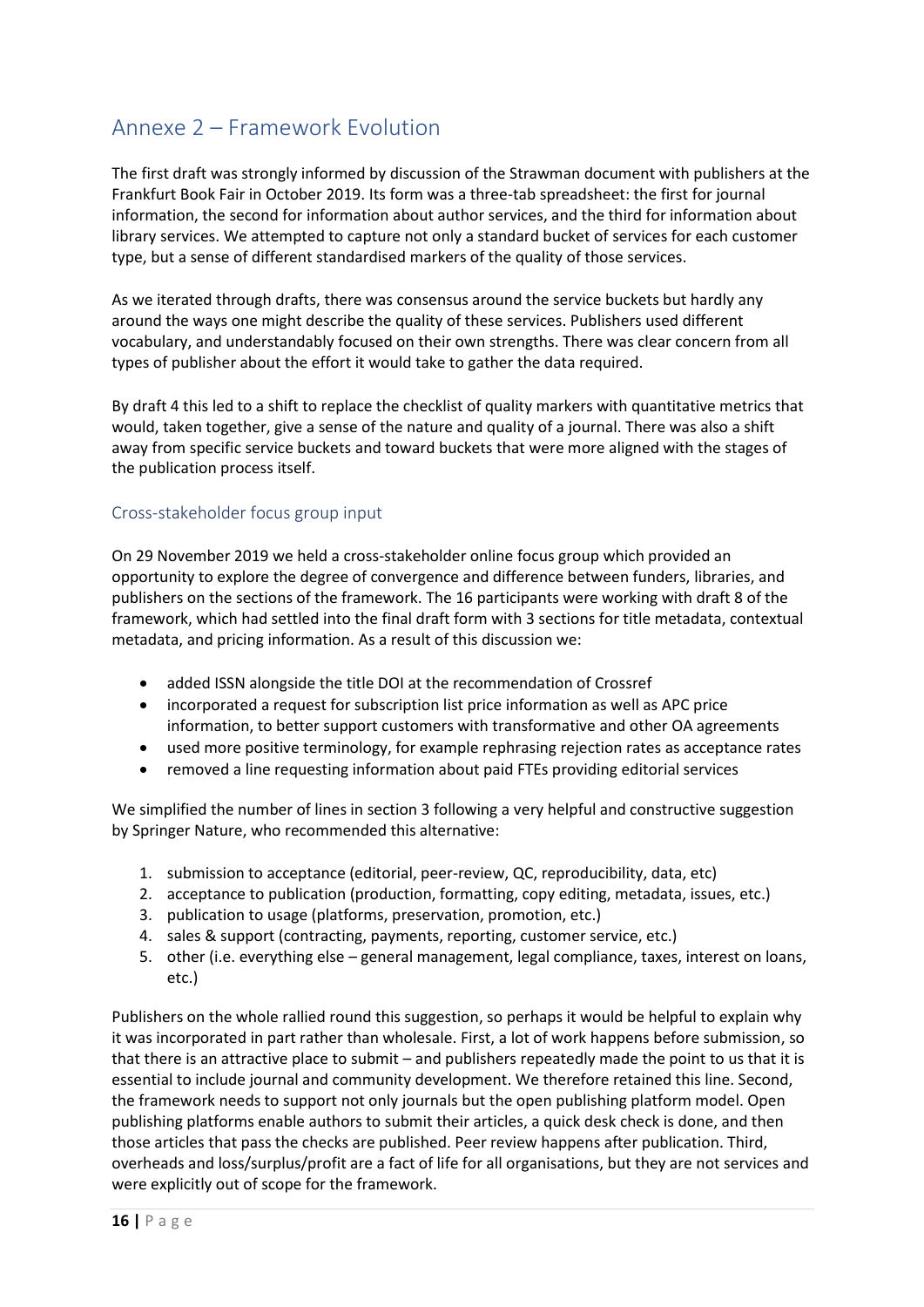We considered, and parked, a variety of suggestions because we did not want to add to an alreadybusy framework. This included information about:

- whether the title is fully open, hybrid, or a new model and if so what
- the journal's editorial model
- how many papers host source data that underpin the published figures
- platform up-time, number of unique users, and other reader-focused metrics

There was also a suggestion to limit the article metrics to primary research content only, which makes complete sense as Plan S relates to articles that report on cOAlition S-funded research. However, we had pushback on this proposal from other publishers who said that their submission systems could not differentiate between article types.

Our view at the end of the focus group was that there was a positive and constructive tone to the cross-stakeholder discussion. Funders were pleased that publishers were engaging constructively and said so. Publishers said they knew they needed to be more transparent, and also signalled concern at real implementation challenges.

## University Press input

Two webinars took place with university presses, kindly organised by the Association of University Presses. This group of publishers was broadly comfortable with the first section of the framework. They shared some concerns about the second and third.

Some university presses publish titles run by academics who manage the editorial and peer-review processes independently. It would be especially hard to gather the necessary data from them. In many of these cases submissions are not automated and the journal editors have only paper records. Some participants felt that some journal editors would not want to share all this information because it might provide competitive advantage to other journals.

There was also quite a lot of discussion about the nature of university press humanities titles. These were described as high-acceptance titles where all submissions are invited, and they provide hightouch publishing support with the aim of improving articles so that they are of a standard for publication. There was concern about some of the metrics and strong support from this community for adding subject information or at the very least HSS and STEM flags.

A key concern was that in some cases APCs had simply been set too low and did not cover a journal's costs. This made it particularly challenging to complete the template, and the concern is that the information provided would be particularly open to misinterpretation. [NB: We believe this is a shared, but otherwise unspoken, concern for many publishers.]

## Learned Society publisher input

We were kindly invited to engage with members of the Society Publishers Coalition at their November meeting. The Association of Learned and Professional Society Publishers (ALPSP) then helpfully amplified some key points from this community. Again, the inclusion of information about the discipline of the journal was seen as being extremely important. Also important was a signal about the for-profit/non-profit nature of the title, for example through inclusion of both the owner and the publisher of the journal. Frequency of publication also emerged as a helpful flag for the nature of a journal. Print distribution remains important in many HSS subject areas, and so it is essential that the framework supports this clearly.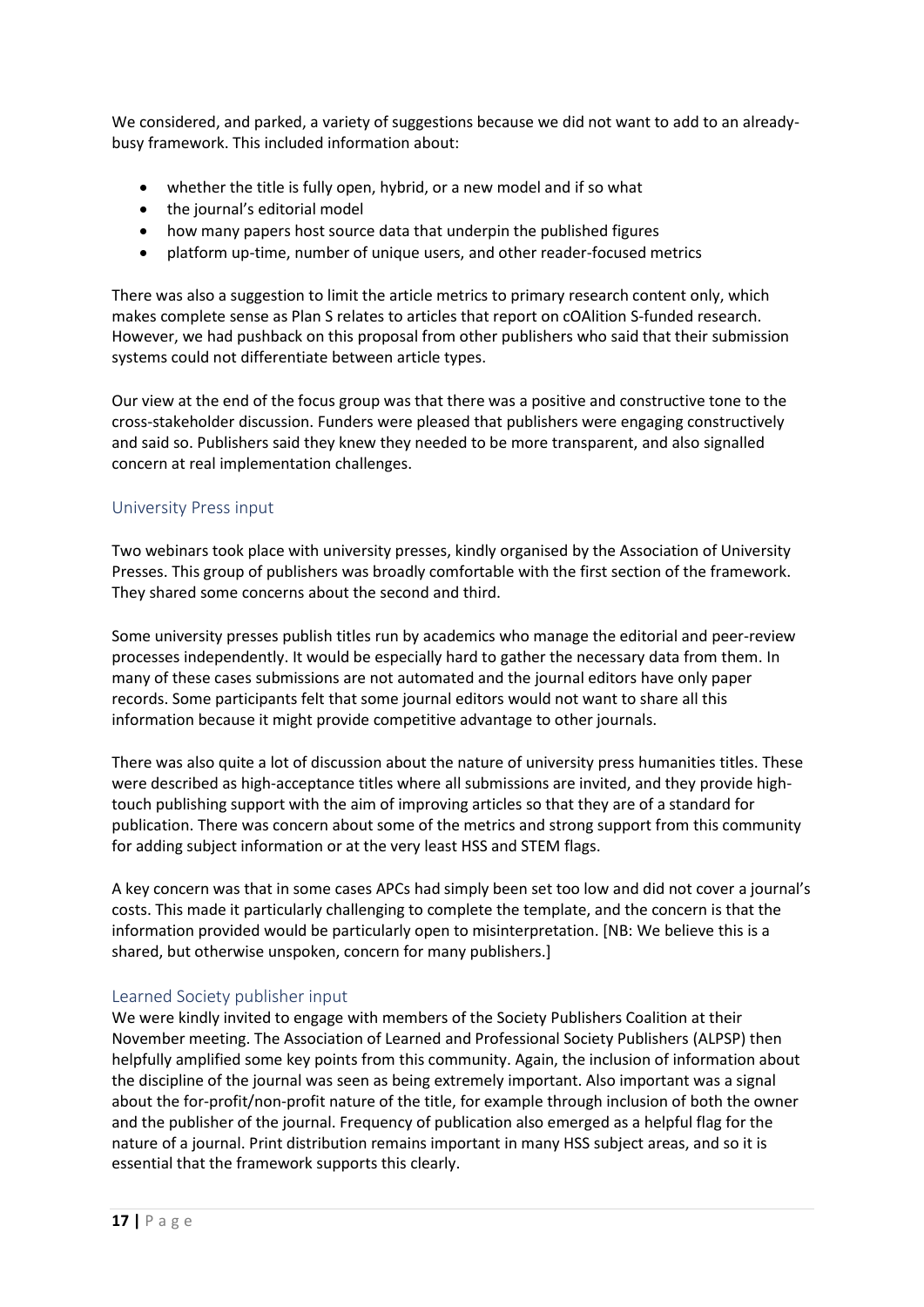Implementation concerns also clearly emerged, with recognition that this is an entirely new ask, and for Societies with a publishing partner would involve unexpected and new collaboration between the parties.

## STM Member input

Despite particular difficulty in engaging the STM association with this project in its early stages, we organised two webinars for association members in December.

Concerns expressed included those of principle:

- questions about whether funders have a right to ask for this information customers, including funders, do have a right to ask for additional information and suppliers have a choice about whether or not they wish to supply it
- the introduction of regulation 'through the back door' by funders
- the intended and unintended consequences of making this information public
- that the exercise would distract from a rapid transition to OA
- that customers would be tempted to dive into ever more detail, and to demand ever more control
- that funders and other customers might not actually use this information

and of practice:

- pushback on various of the metrics in section 2 there was quite a lot of variation here, but more suggestions to eliminate the request for citations than any other line
- pushback on section 3, which was described as arbitrary and onerous, with little recognition that this was the section of most interest to customers
- costs: people would have to be employed to do this work, which would drive up prices; detailed implementation guidance would be needed for the metrics section to try and ensure comparability, and yet this would increase the already burdensome implementation

One participant carefully summed up the key messages: there are many questions about why this is being done, many feel it is an onerous distraction driven by funders who represent only 6–7% of the content, and we must ask is it really worth it?

There were constructive comments and suggestions too. One participant noted that she understood that libraries and funders want to ensure they are receiving reasonable value for what they are paying. The information requested in section 1 was acknowledged as often publicly available and yet perhaps not easy enough to access at present. There was some very muted support for a pilot to work out some of the practical implementation issues and suggestions for making the framework easier to implement: asking for information at a portfolio rather than title level, being clearer that the price percentage figures would not need to be audited, and revisiting the update frequency as annual updates may be unnecessary.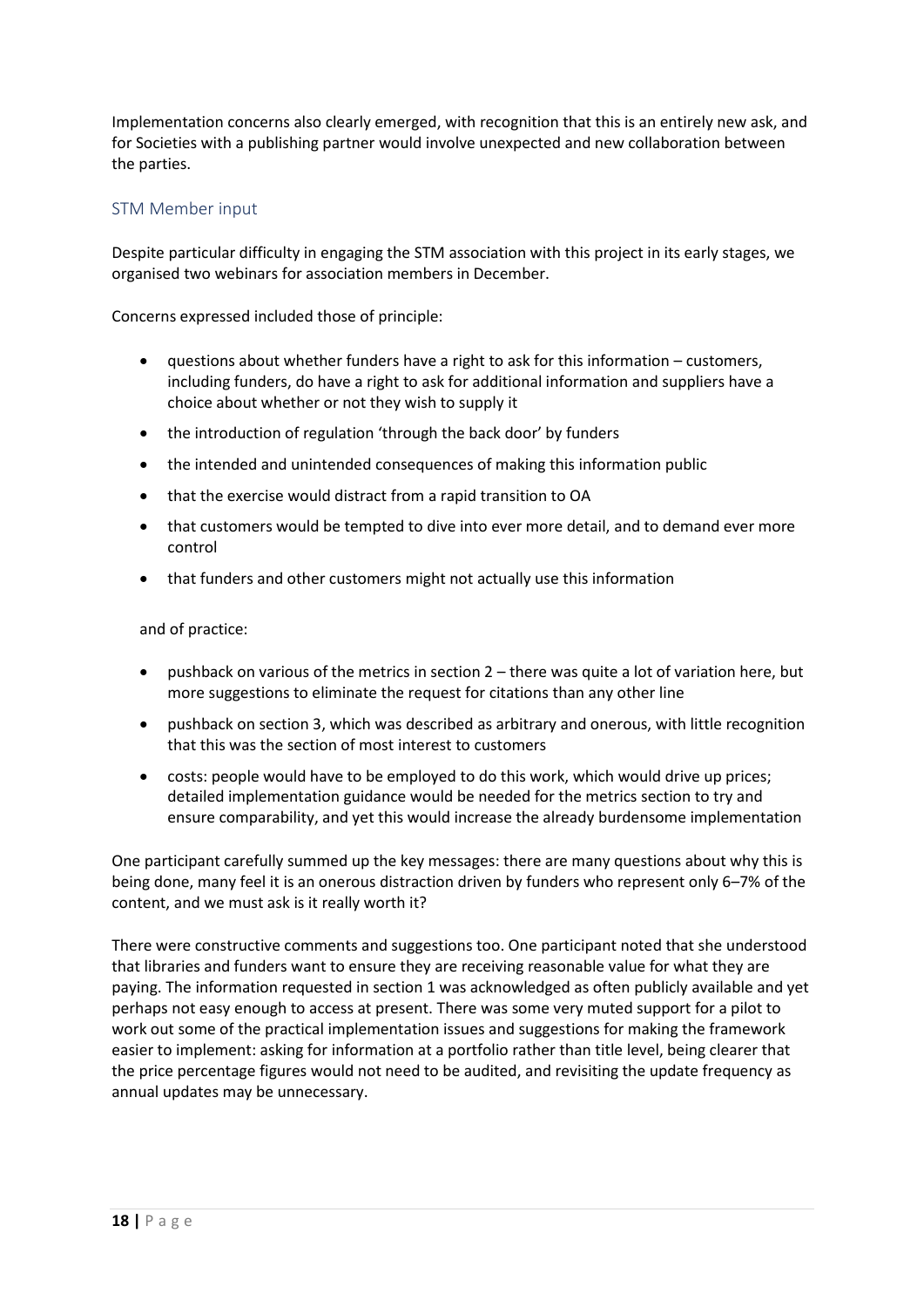## Librarian input

Librarians typically expressed strong support for more information and increased transparency around pricing and services. One commented, "I will make the point that as part of our licence agreements we will demand ever-greater transparency. Our experience is that what is apparently impossible to provide one year becomes eminently attainable once an agreement rests on it." They noted that at present there is little clarity in agreements with publishers about what services are provided in exchange for a payment, and they are interested in services for both authors and readers on their campuses. They provided many examples of the effort they make to monitor and track OA agreements and services and how these are implemented in practice.

They would appreciate much more information about publisher discount and waiver policies, and information to demonstrate how these are implemented in practice.

They would appreciate more insight into how valued – by customers of all kinds – a publisher's services actually are. One example: "We hear so much complaining about the quality of publisher submission systems, and the publishing process in which authors are doing so much work, for example to add metadata and tags."

Some also expressed sympathy for publishers with the increased effort that would be required to deliver greater transparency around pricing and services, particularly for smaller publishers and publishers perceived as genuinely trying to transition to Open Access and improve transparency. Many of the librarians we spoke to in depth had some first-hand experience of what this would be like for a publisher, for example through involvement in a library or university press or in their learned society's journal.

There was some concern expressed that the metrics in section 2 would be of limited interest to customers and would be used primarily by big publishers to promote their services.

There were practical questions about how the framework would evolve over time as new entrants provide innovative services or as practices change.

There was recognition that services would be needed to collate and use these data once they had been provided by publishers, and concern about who would pay for these services and how.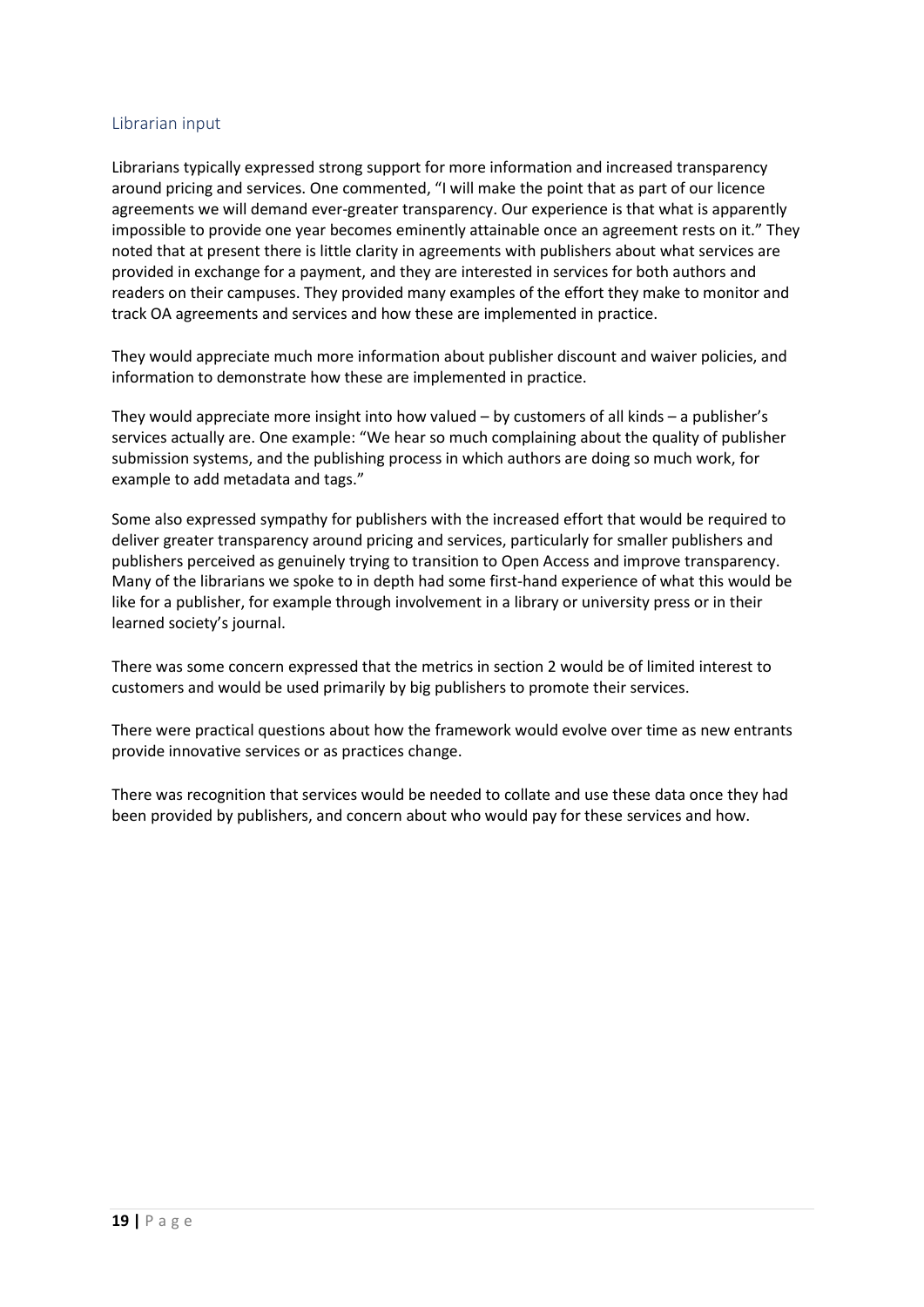# Annexe 3 – How the data could be used

**Aggregators, sales agents, and subscription agents** might be interested in ingesting these data and providing services around them.

**Cabells Journal Blacklist** might find these data useful for separating out good journals from predatory ones.

The **Charleston Advisor** asks its expert reviewers to discuss product pricing, but they can only say what they know, so at present this information is individualistic and unstructured. Publishers have the option of adding in additional information, and not all do. Ingesting data more systematically might appeal.

**CHORUS** provides a very useful compliance tracking service for funders and institutions, and already ingests metadata from Crossref to incorporate into its dashboards. Some stakeholders felt its governance to be too concentrated with publishers, and we note steps taken by CHORUS to strengthen library representation on its Board.

**Discovery services** might find these data useful for result ranking, using information other than citations or impact factor.

**DOAJ** provides a directory of fully OA journals, and already ingests information about pricing and

currencies. It would be much easier for it to obtain this information via a central source such as Crossref.

**Journal recommender services** are available through a number of service providers, for example Editage, and these data might be of considerable interest to them.

#### **Publishers**

Any publisher could use these data in their customer support systems, submission gateway systems, websites, and more.

Publishers might also collaborate to present these data, or to fund a service that would do so. Some illustrative examples from the UK might be useful:

- Publishing organisations that are also charities may already have some experience, as charitable donors often like more insight into how donations are used. The useful and userfriendly website Charity Choice<sup>5</sup> provides a breakdown per £1 spent to facilitate comparison across 10,000 charity reports.
- Unlike publishers, UK solicitors are regulated and must provide price and service transparency<sup>6</sup> for the different sorts of legal service they provide. The service information must explain what services are included in the quoted price, highlight any

<sup>:::::</sup> Solicitor<br>::::: Regulatio<br>::::: Authorit Price transparency: at-a-glance From 6 December 2018, our transparency rules mean you must display prices and<br>service information if you publish that you work in any of the following areas: 全 ങ∰ 血 Based on a typical case, provide a total cost. If this is r<br>provide an average or range of costs provide an average or range or costs<br>Explain the basis of your charges incl<br>fixed fees ighlight likely disbu Be clear on whether VAT is included For conditional or damages-based fees, explain when clients may<br>have to make payments **O** Services Explain what services are included for the quoted price .<br>Highlight any services which a client may have re<br>expected to be included in the price, but are not nclude Information on key stages and typical ti Publish the qualifications and experience of anyone carrying out<br>the work and of their supervisors

<sup>5</sup> <https://www.charitychoice.co.uk/>

<sup>6</sup> <https://www.sra.org.uk/solicitors/resources/transparency/transparency-price-service/>